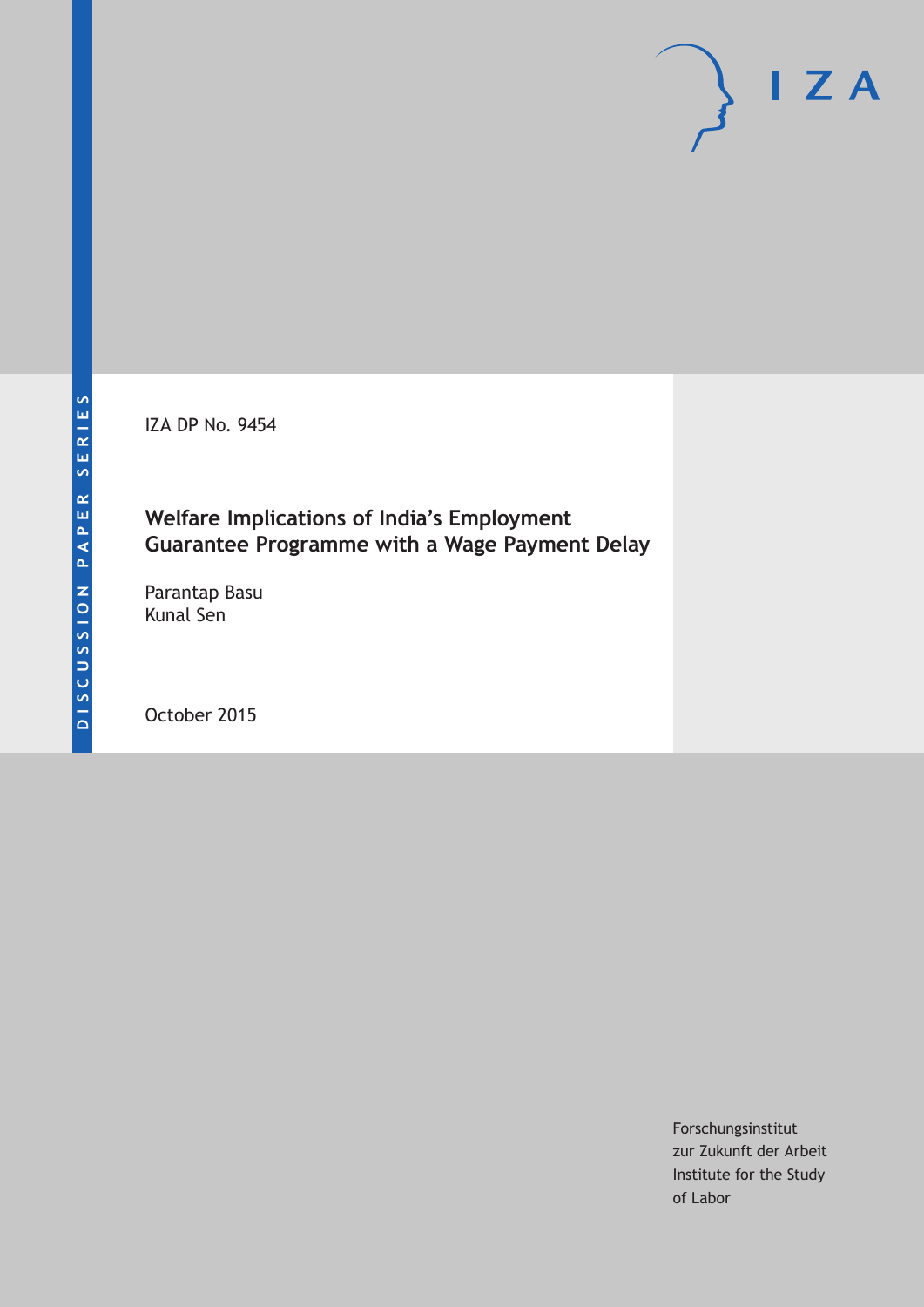# **Welfare Implications of India's Employment Guarantee Programme with a Wage Payment Delay**

## **Parantap Basu**

*Durham University Business School* 

## **Kunal Sen**

*IDPM, University of Manchester and IZA* 

Discussion Paper No. 9454 October 2015

IZA

P.O. Box 7240 53072 Bonn **Germany** 

Phone: +49-228-3894-0 Fax: +49-228-3894-180 E-mail: iza@iza.org

Any opinions expressed here are those of the author(s) and not those of IZA. Research published in this series may include views on policy, but the institute itself takes no institutional policy positions. The IZA research network is committed to the IZA Guiding Principles of Research Integrity.

The Institute for the Study of Labor (IZA) in Bonn is a local and virtual international research center and a place of communication between science, politics and business. IZA is an independent nonprofit organization supported by Deutsche Post Foundation. The center is associated with the University of Bonn and offers a stimulating research environment through its international network, workshops and conferences, data service, project support, research visits and doctoral program. IZA engages in (i) original and internationally competitive research in all fields of labor economics, (ii) development of policy concepts, and (iii) dissemination of research results and concepts to the interested public.

IZA Discussion Papers often represent preliminary work and are circulated to encourage discussion. Citation of such a paper should account for its provisional character. A revised version may be available directly from the author.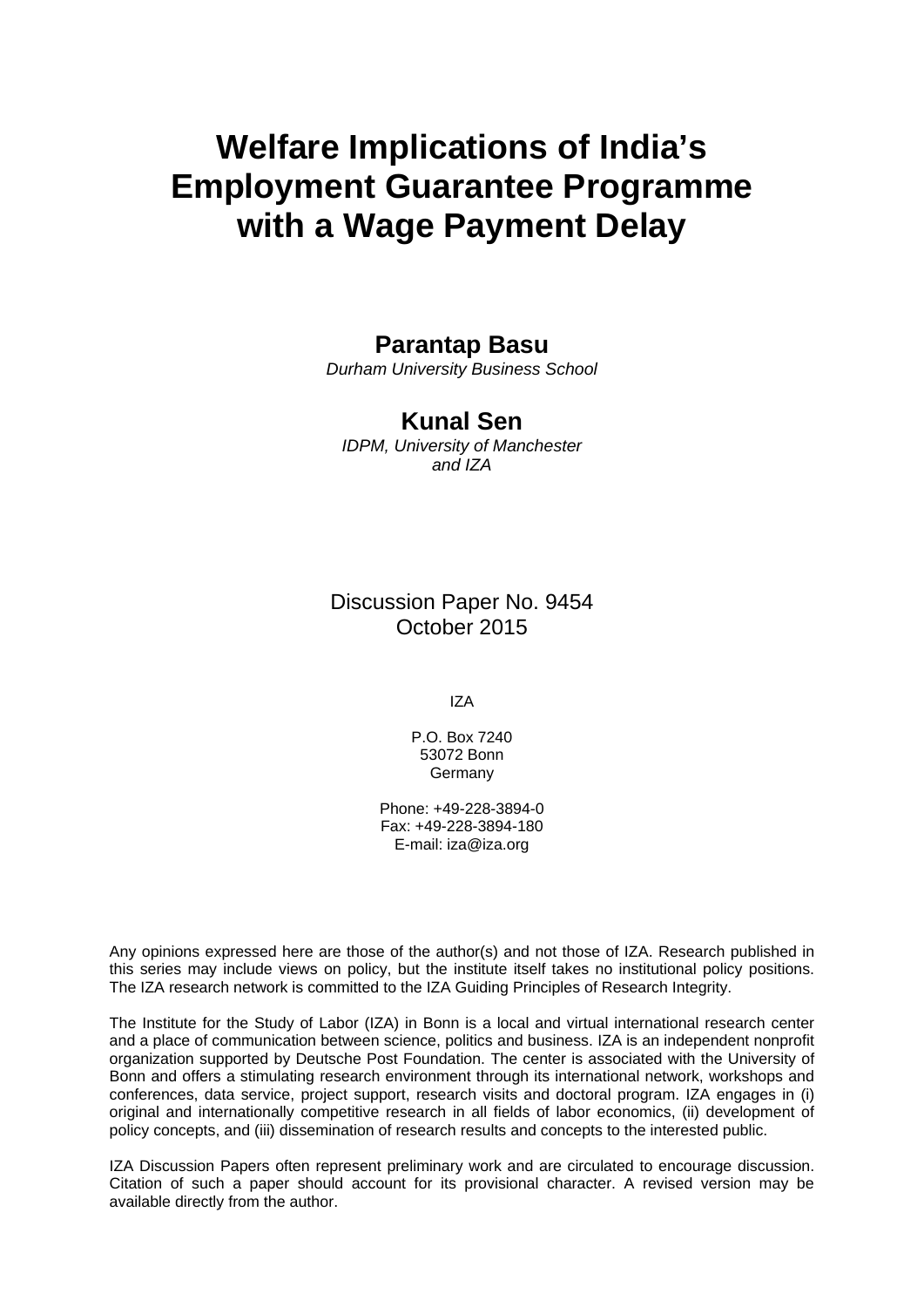IZA Discussion Paper No. 9454 October 2015

## **ABSTRACT**

## **Welfare Implications of India's Employment Guarantee Programme with a Wage Payment Delay\***

We examine the efficacy of a popular anti-poverty programme, namely the National Rural Employment Guarantee Act (NREGA) of the Government of India. We argue that a chronic friction of wage payment delay in this flagship programme could adversely affect the welfare of the poor through two channels. First, it causes deferred consumption. Second, it turns labour into a credit good which makes an indebted household work harder to clear off his existing debt. The loss of welfare persists even when the worker has an outside employment option. If a programme of financial inclusion increases the indebtedness of the poor, a wage payment delay in the NREGA programme could escalate this welfare loss although the official indicator of success (i.e., participation) may not reveal this friction.

JEL Classification: H53, O11, J43

Keywords: NREGA, employment guarantee, credit good, financial inclusion

Corresponding author:

 $\overline{\phantom{a}}$ 

Kunal Sen Institute of Development Policy and Management University of Manchester Oxford Road Manchester M13 9PL United Kingdom E-mail: kunal.sen@manchester.ac.uk

<sup>\*</sup> We owe Subhasish Dey for processing the data. Leslie Reinhorn, Anurag Banerjee, and especially Bibhas Saha are acknowledged for helpful discussion and comments. We also thank the participants of the PET conference in 2015 for helpful feedback. The usual disclaimer applies.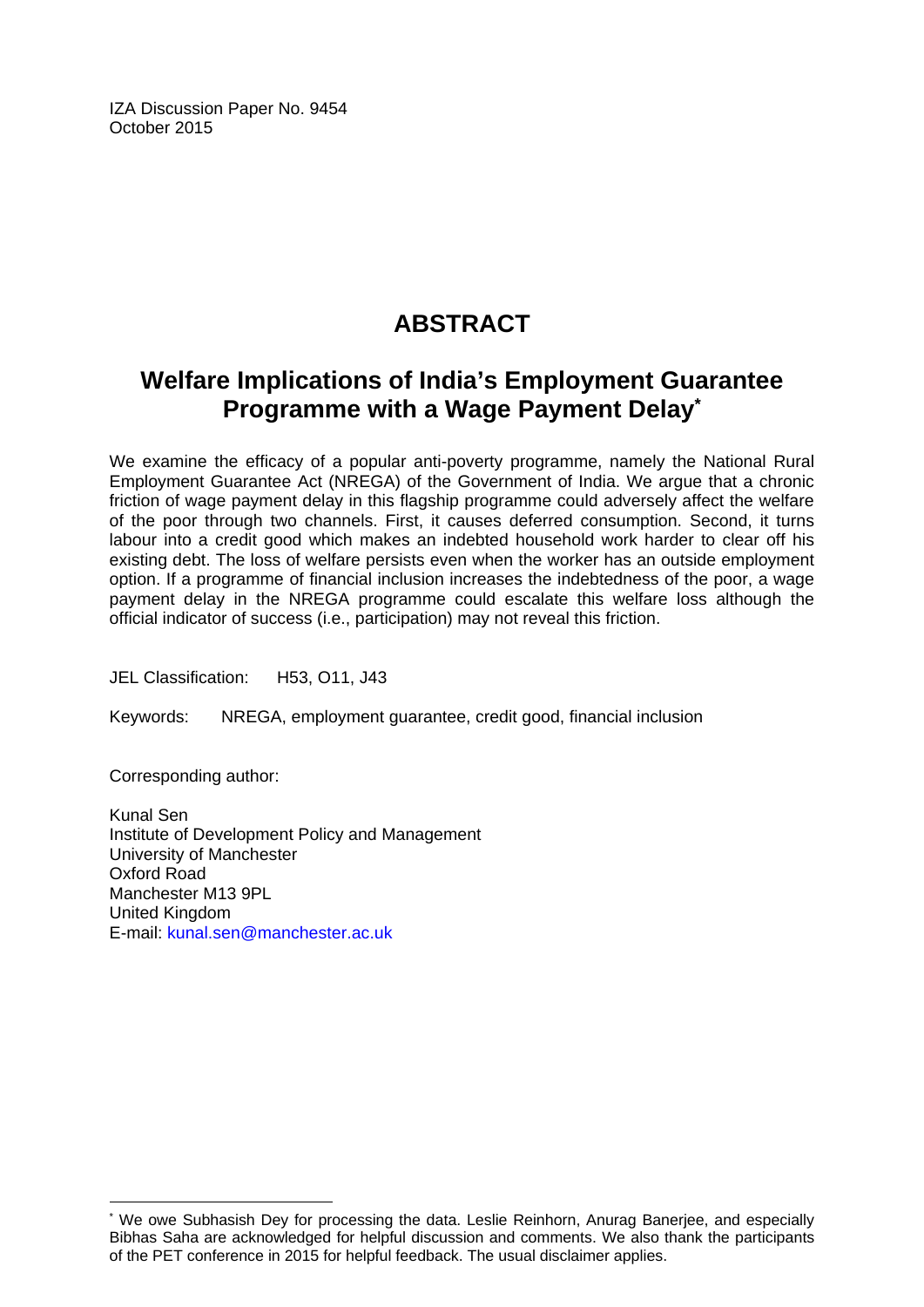### 1 Introduction

The aim of this paper is to analyze the welfare effects of wage payment delay in a popular employment guarantee programme in India known as the Mahatma Gandhi National Rural Employment Guarantee Scheme (NREGA hereafter). The issue is important because this programme has received increasing attention in recent years as a workfare programme that targets the poor (Lal et al. 2010, Subba Rao et al. 2013). A large literature has examined the efficacy and welfare implications of such anti-poverty programmes (Besley and Coate 1992, Dreze and Sen 1991, Lipton 1996, Ravallion 1991). Basu, Chau and Kanbur (2009) provide deep theoretical insights about the rationale for such an employment guarantee programme to alleviate frictional unemployment originating from the private labour market due to low labour productivity or high cost of job creation.

While there is no dispute that workfare programmes serve a useful role in correcting private labour market frictions, what is less evident is how it functions when there are persistent frictions in such programme itself. In this paper, we focus on one such friction namely, a delay in the payment of wages to NREGA participants. A key institutional bottleneck has been the significant delay by the government in processing timely wage payment of rural household workers. In principle, workers are promised a payment of NREGA wages through nominated bank accounts or post office accounts within 14 days of completion of the public works project (Government of India, 2013). In practice, workers face delays in payment of wages upwards ranging from 30 to over 90 days.

In addition to the NREGA, the Government of India has almost simultaneously launched another major anti-poverty programme known as Jan Dhan Yojana. The aim of this scheme is to provide the unbanked section of the population wider access to banking and Önancial services. Various measures were undertaken by the Reserve Bank of India to lower the transaction and administrative costs for the poor to open savings accounts which effectively boost the real rate of return on saving encouraging more saving. Simultaneously there was greater proliferation of micro-Önance institutions (MFI) with an aim to provide multipurpose loans to the poor.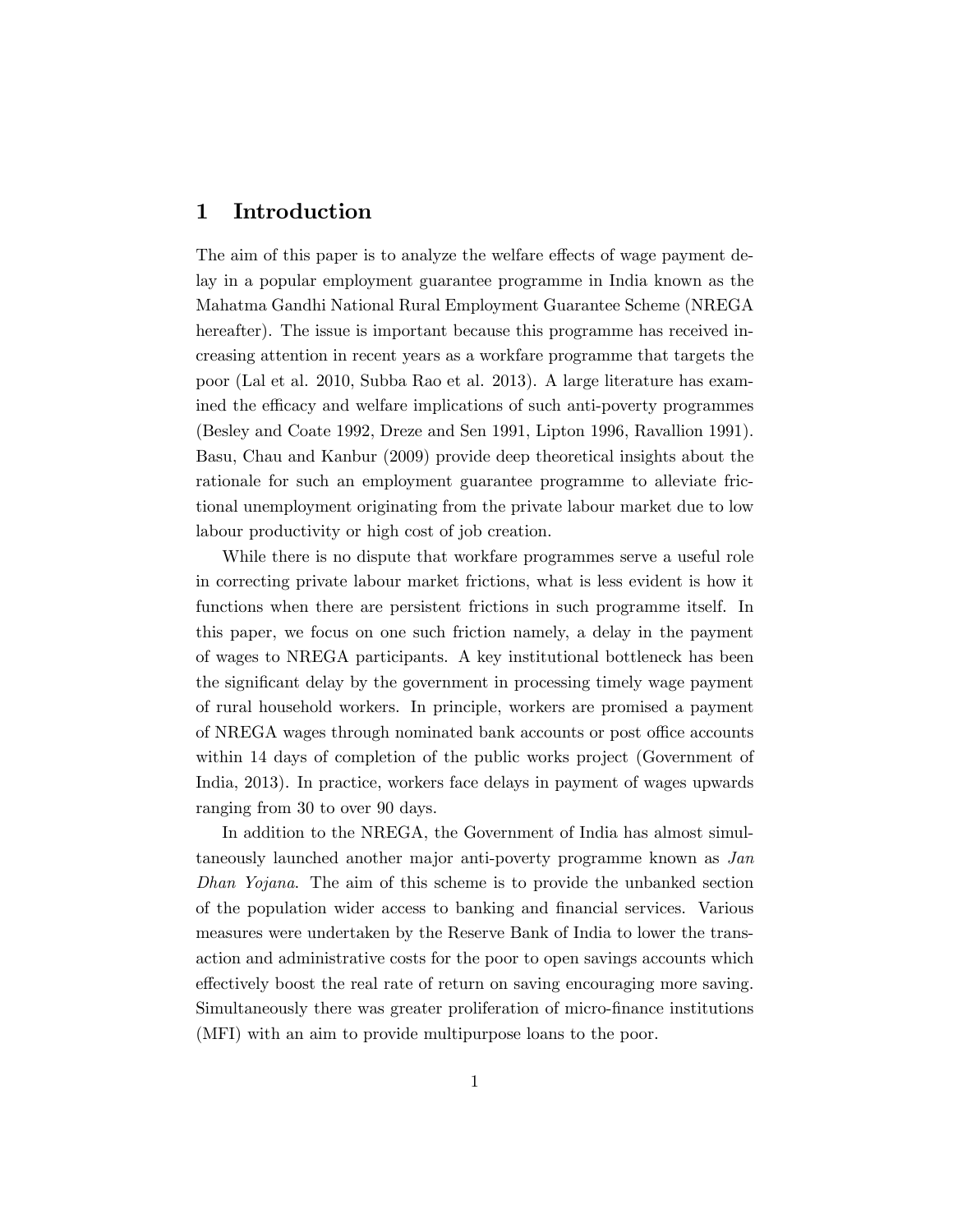Little attention is devoted in the literature to understand the effect of NREGA wage payment delay on the welfare of the poor particularly in a policy environment of greater financial inclusion of the poor. Our paper precisely aims to address this question. Our study is motivated by two key counter-intuitive stylized facts based on the district level data for India that we report later. First, a higher payment delay is uniformly associated with a greater NREGA participation. Second, NREGA participation responds more positively to wage payment delay particularly in districts with greater financial inclusion.

Why is financial inclusion of the poor an issue while assessing the ef-Öcacy and welfare implications of NREGA programme? While the aim of financial inclusion is to provide the poor wider access to financial markets and reduce their dependence on local money lenders, studies show mixed evidence about the success of this programme across regions. During the same period when the programme of Önancial inclusion is in place, rural households' indebtedness and default also increased accompanied with a greater proliferation of MFI. Greater default led to a rise in the borrowing cost of the households giving rise to a vicious circle of poverty and indebtedness. The most recent survey of agricultural households by the National Sample Survey Office (NSSO) shows that about  $51.9\%$  agricultural households are considered to fall in the indebted category (Sangwan 2015). One possible reason for such increasing indebtedness is the increasing loan pushing by microfinance organizations to poor rural farmers and the high interest rates charged on these loans (Hulme and Maitrot 2014).

Using a stylized life cycle model, we demonstrate that if financial inclusion elevates the indebtedness of the poor, it may induce the borrower/worker to participate more in the NREGA programme to clear off his debt burden and entangle him more in a poverty trap with onerous workload. The underlying intuition of our key result stems from the fact a payment delay makes labour a credit good. A longer payment lag lowers the present value of labour income áows because it lowers the discount factor facing the household. The borrower/worker has to make a credible promise to the lender to work harder to pay off his debt. This raises his participation in the NREGA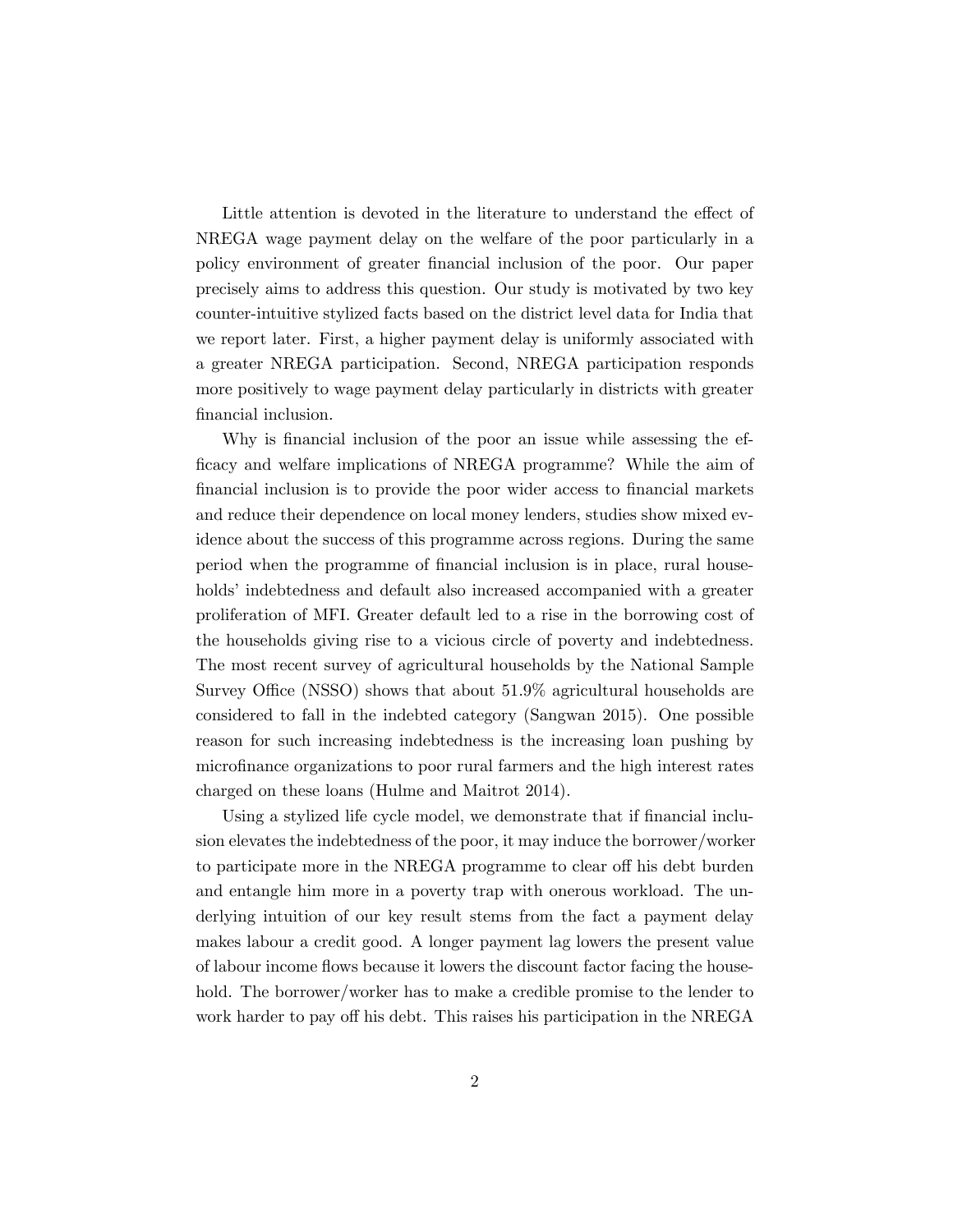programme. Greater disutility of work coupled with deferred consumption lowers the steady state welfare and makes the household worker worse-off.

A higher NREGA participation of rural workforce would then be a misleading indicator of success of the workfare programme because it would not necessarily reveal the welfare loss suffered by the asset-poor households who face a formidable wage payment delay. The welfare assessment of employment guarantee of the poor in the presence of wage payment delay and financialization of the poor is new in the growing literature on workfare.<sup>1</sup> In this respect our study is novel.

To check the robustness of our key theoretical result, we examine the NREGA labour supply response of the poor when they have other employment options with no wage payment delay besides NREGA. We extend our model to include a private labour market where the wage in the private labour market is competitively determined. The outside employment option of the poor depends on the availability of such private jobs that could vary between lean and peak seasons. In a lean season, when these private employment opportunities dry up, the same positive relationship between payment delay and worker's NREGA participation of the asset poor household emerges. Despite the flexibility of work allocation, households are still worse off in terms of welfare when payment delay is longer because it distorts their work allocation decision.

Although the availability of private labour market options weakens the relationship between payment delay and NREGA participation, in reality poor households with low productivity have very limited outside options. Thus it is likely that asset-poor households would participate more in NREGA when payment delay is longer to clear off his debt burden.<sup>2</sup>

The rest of the paper is organized as follows. In section 2, we give a brief historical sketch of the institutional bottlenecks in NREGA that gave rise to the payment delay. Section 3 presents some stylized facts on the relationship between NREGA participation, payment delay and the extent of financial

<sup>&</sup>lt;sup>1</sup>Hereafter, we use the phrase *financialization* and *financial inclusion* of the poor synonymously although there may be subtle differences between these two policies which is not pertinent to our analysis.

<sup>&</sup>lt;sup>2</sup> Desai et al. (2015) document that the poor are more likely to participate in NREGA.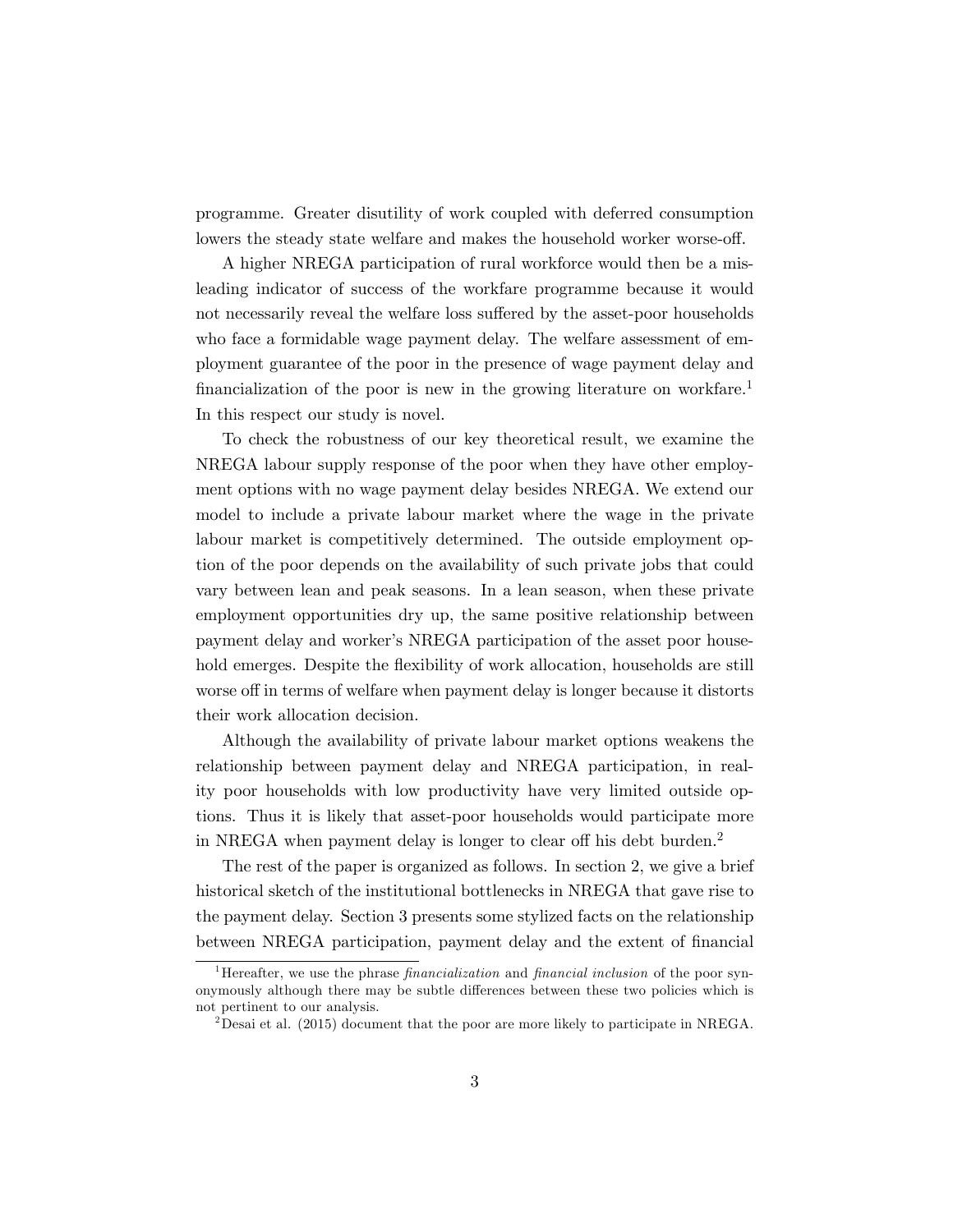inclusion. In section 4, we develop a stylized life cycle model and some simulation results to demonstrate the relationship between wage payment delay and NREGA participation in alternative labour market scenarios. Section 5 concludes.

### 2 Evolution of Wage Payment Delay in NREGA

The NREGA is Indiaís main welfare programme for the rural poor and the largest workfare programme in the world, covering 11 per cent of the world's population (Muralidharan et al. 2015). The programme started in the financial year 2005-2006 and was rolled out in phases. Initially restricted to the 200 poorest districts of India in 2006, it was extended to 130 more districts in 2007 and to all districts in the country in 2008. The programme budget in the financial year 2013-2014 was USD 5.5 billon, or 7.9 per cent of the Indian government's budget. The programme has uneven success across the country (Banerjee et al. 2014, Desai et al. 2015).

Since there is no eligibility requirements for the NREGA programme because of the manual nature of the work involved, the poor participate more in this programme (Besley and Coate 1992). Participating households obtain job cards, which are issued by the local Gram Panchayat (GP, or village office). Once issued a job card, workers can apply at will to the local GP or block office, the lowest and next lowest units in the administrative hierarchy. Officials are legally obligated to provide work on projects within 5 kilometres of the worker's home. The projects vary greatly, though road construction and irrigation earthworks predominate (Niehaus and Sukhtankar 2013). Households work in NREGA projects at stipulated wages set at the state level. The supply of labour from the household for NREGA project occurs mostly in the lean (dry) season, when alternative private sector casual jobs are not available, while it tails off in the peak (rainy) season (Imbert and Papp  $2015$ .<sup>3</sup> The administration of the projects is run by the key officials of GP who are the elected Sarpanch (or village leaders) and the appointed

<sup>3</sup>According to the 2007-2008 National Sample Survey of the Indian government, rural adults spend on average 1.5 per cent of their time on public works during the lean season and less than 0.5 per cent of time during the peak season.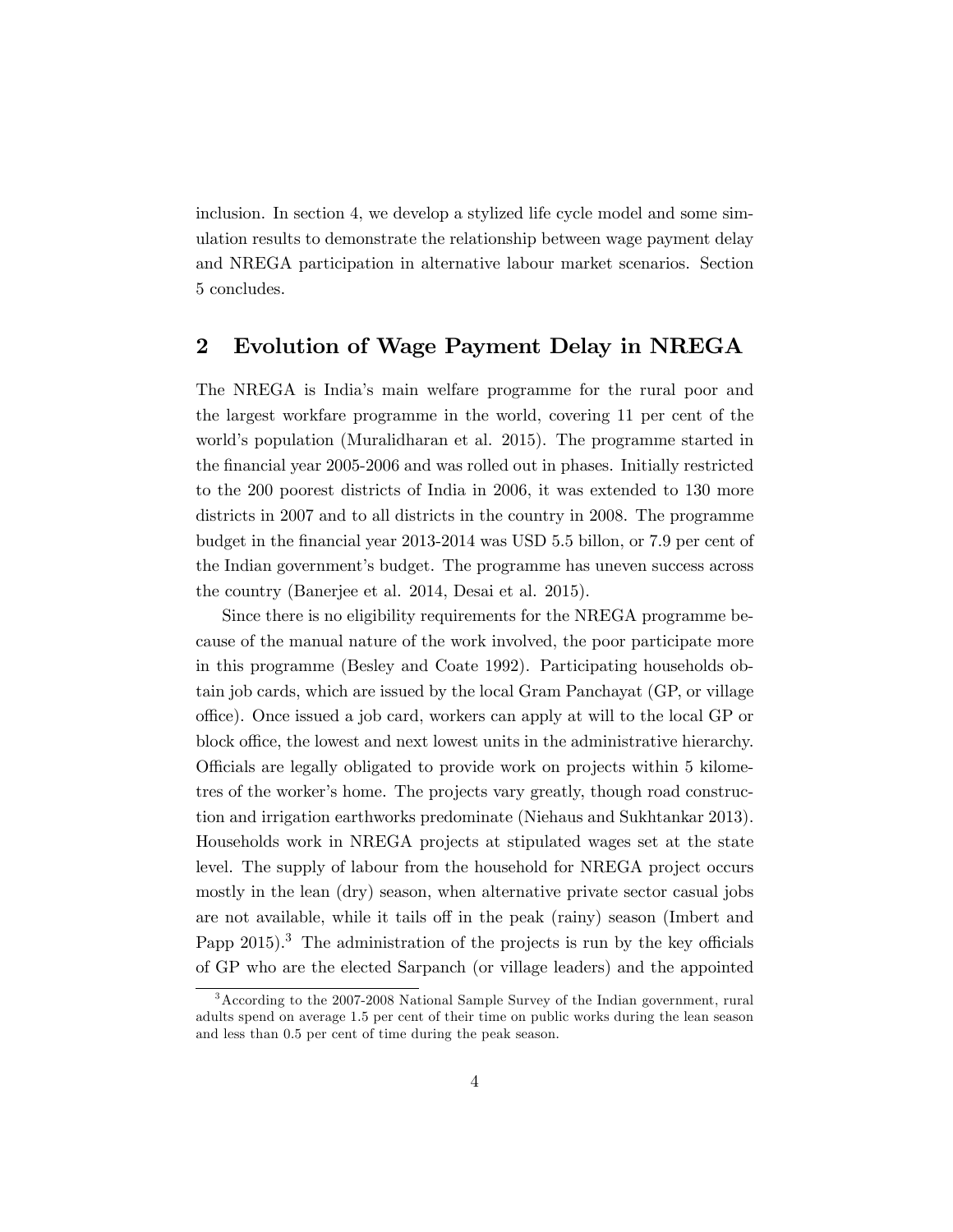Panchayat Secretaries. Project work-sites are managed by officials called Field Assistants, who record attendance and output on "muster rolls" and send these to the sub-district for digitization. Work records are then sent to the state level which triggers the release of funds to pay workers.

In the first two years of the programme, payments to workers were often made in cash in several states in India. Under the system of cash payments, wages were paid by the same agency that was responsible for implementing the NREGA (that is, the GP), leading to the embezzlement of funds, with corrupt officials able to inflate muster roll entries and retain the funds that were supposed to be paid to workers (Khera 2010). However, in response to widespread media coverage of corruption in NREGA, in 2008 the Government of India instructed state government to move to a system of wage payments through bank or post office accounts set up for workers (Adhikari and Bhatia 2010). The immediate rationale for the shift to payments through banks and post offices was to make sure that an independent financial institution is responsible for payments to workers without any outside interference. Finally, an important complementary objective of the shift to payments through banks was to include rural workers in the formal financial sector in order to develop their saving propensity for the future. Therefore, the switch from cash to bank payments was seen by the Government of India as "the world's largest financial inclusion scheme" (Government of India 2015).

However, the shift from the cash to bank payments unfortunately led to long and variable payment delays to workers (Khera 2010). Initially this delay was due to the huge surge in the number of accounts that had to be opened in banks and post offices for NREGA workers. A complex bureaucratic system then emerged in the approval of payments. Lists of wage payments of individual workers are prepared by the Field Assistants in charge of the projects. Officers at the block and district (the next highest level of the administrative hierarchy after the block) then approve the payments list. It then goes to the bank officer (at the state or central level) who processes the payment, transferring the payment due to the worker from the GP's bank account to the worker's bank account (usually the worker's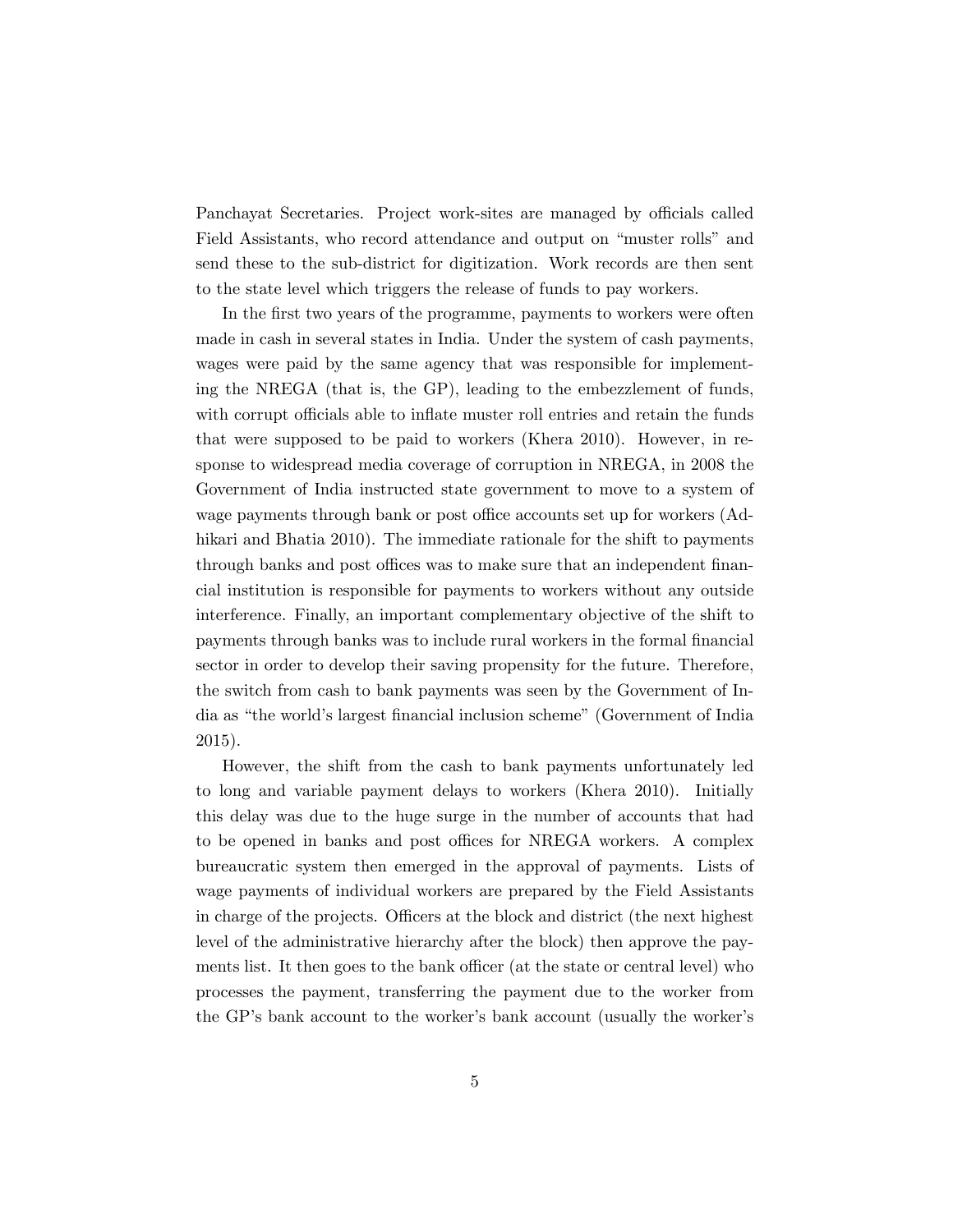and GP's account are in the same bank). Delays may occur at every each stage of the payment process with GPs entirely dependent on higher level functionaries to push funds into their accounts (Banerjee et al. 2014). In 2013-2014, on the average it took about 43 days for workers to receive their wages on completion of their projects, far exceeding the stipulated time prescribed by the Government of India of 14 days (our calculations, from the data obtained from www.mgnrega.nic.in).<sup>4</sup>

## 3 Payment Delay, Financial Inclusion and NREGA Participation: Some Stylized Facts

In this section, we examine the relationship between household labour supply for the NREGA and the wage payment delay. The role of financial inclusion in mediating this relationship is also examined. Data for household labour supply for the NREGA (i.e. NREGA participation) come from the NREGA data portal of the Government of India (website: www.nrega.nic.in).<sup>5</sup>

Financial inclusion is a multi-dimensional notion and thus various definitions can be found in the literature.<sup>6</sup> Given the caveat that there is no unambiguous measure of financial inclusion, we use the official Crisil index as a proxy of such financial inclusion.<sup>7</sup> To measure financial inclusion, we use the composite score of financial inclusion calculated for most districts in India by the Indian credit rating agency, Crisil, for the year 2011 (Crisil, 2013). This measure goes from 0 (low financial inclusion) to 100 (high financial inclusion) and is a simple average of three sub-indicators: (a) degree

<sup>&</sup>lt;sup>4</sup>The delay in the payment of wages is particularly evident in the poorer states of India, due to a weak institutional environment in these states. For example, in Bihar, during the financial year 2013-14, 24 per cent of payment transactions were delayed over 90 days and 50 per cent of payments were delayed by more than 14 days.

 $5$ We use data from 2013-2014 to match it with the wage payment delay data.

 $6$ See Nair and Tankha (2014) for a comprehensive list of definitions.

 ${\rm ^7}$  The degree of bank penetration is measured by the number of bank branches and number of loan accounts, per hundred thousand population; the degree of credit penetration is measured by the number of small borrower loan accounts and number of agricultural advances, per hundred thousand population; and the degree of depositor penetration is measured by saving deposit accounts, per hundred thousand population.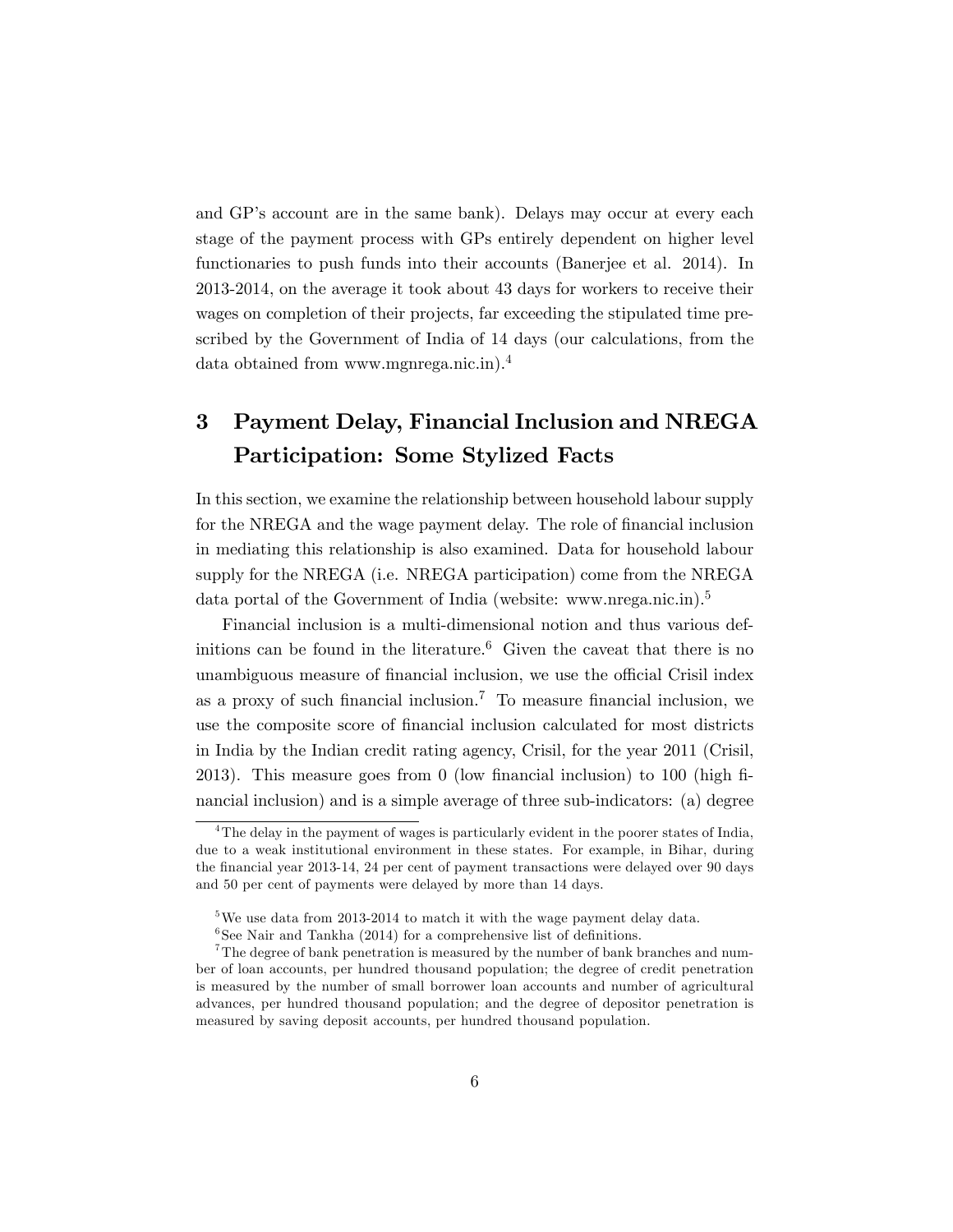of bank penetration in the district, (b) degree of credit penetration, and (c) degree of deposit penetration (Crisil 2013). The measure captures both the borrowing and saving dimensions of financial inclusion. In other words, the measure is higher when more households borrow from the formal financial system, and/or when more households save in the formal banking system. After matching the Crisil data with the NREGA participation and wage payment data, we have observations for 498 districts in all 15 major Indian states.

Figure 1 plots the kernel density of NREGA participation of all districts in our sample. The median proportion of participating households among total households registered for the scheme in a given district is 0.30, with a minimum of 0.03, a maximum of 0.82, and a standard deviation of 0.17.



Figure 1: NREGA participation of a sample of 498 Districts in 15 Indian States

Data on wage payment delay also came from the Government of India's NREGA data portal, and is only available for most districts for 2013-2014. For each district, the NREGA data portal provides the number of delayed transactions in interval classes: delay in payment between 15 to 30 days, 30 to 45 days, 45 to 60 days, 60 to 90 days and over 90 days. We compute the average expected delay in payment by taking the average of the midpoints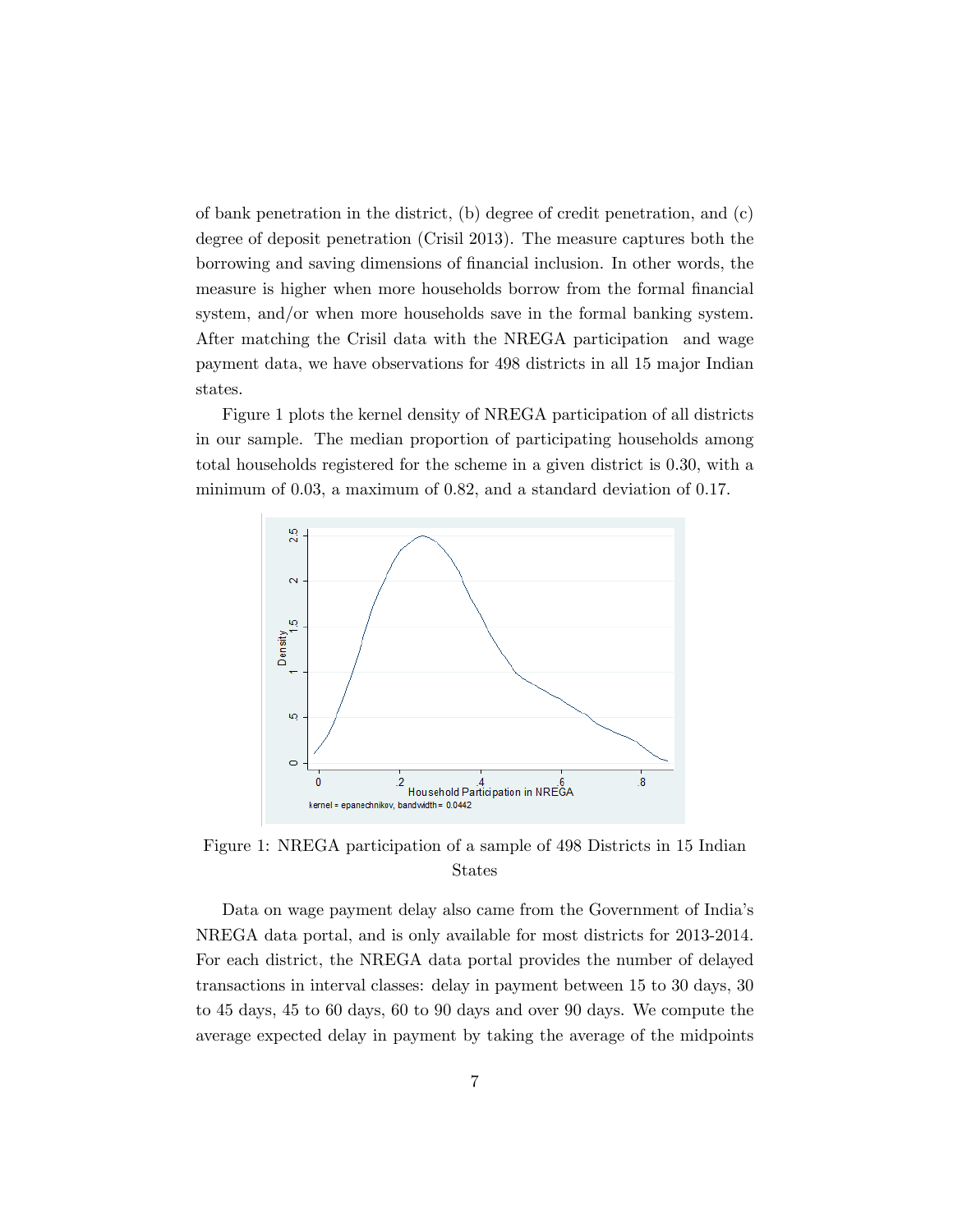of the interval classes, weighted by the proportion of transactions in each interval class in total NREGA transactions in the district.<sup>8</sup>

Figure 2 plots the probability of such delayed payments based on the same sample of districts. The median probability of delay (more than 15 days) of all the payments based on district level estimation is about 50%.



Figure 2: Probability of Payment Delay for 15 states in India, 2012-14.

To explore the relationship between household participation in the NREGA and expected delay in receiving NREGA wages, we run the following regression:

$$
d_i = a_0 + a_1 W P_i + a_2 Z_i + u_i \tag{1}
$$

where  $d_i$  is the proportion of households in the *i*<sup>th</sup> district participating in the NREGA among total households registered for the scheme;<sup>9</sup>  $\mathit{WP}_i$  is the

<sup>&</sup>lt;sup>8</sup>We also use value of transactions in each interval class instead of number of transactions as the weights to calculate expected delay in payment and get no difference in our results.

 $9$ Not all households who register for the scheme (i.e., obtain a job card) have intentions of working for the NREGA. Job cards are seen as another form of government identity and by 2013, a significant proportion of rural households, including non-poor households, obtained such job cards (Desai et al. 2015).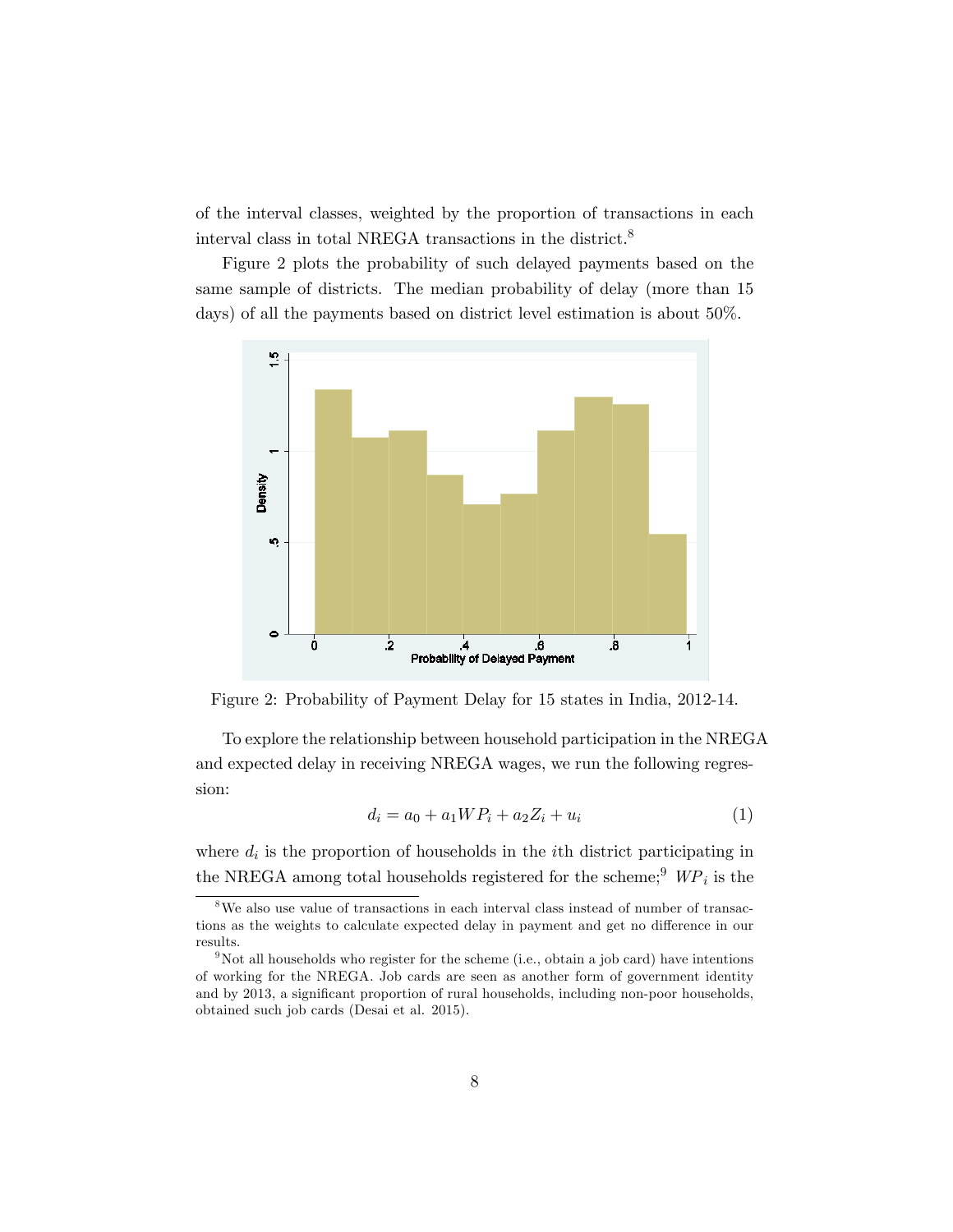delay in NREGA wage payments,  $Z_i$  is a vector of controls, and  $u_i$  is the error term.

We include the control set  $Z_i$  in (1) that may influence household NREGA participation at the district level. The most important of these factors is rainfall variation across districts. Household participation in the NREGA is likely to be higher in districts of India short of rainfall where agricultural activities are not profitable, leading to low private demand for agricultural labour (Dasgupta 2014). To capture rainfall variations across districts, we construct an index which captures rainfall in the district and is constructed from the precipitation data available from the Center for Climatic Research at the University of Delaware. The data include monthly precipitation values at 0.5-degree intervals in latitude and longitude. To match these data at the district level, the nearest latitude-longitude to each district head quarter is taken. We take the long-term  $(1990-2008)$  average district-level rainfall in the monsoon months of July-September.

In addition to the rainfall variable, we include state-level fixed effects to capture large differences across Indian states that have been observed in the implementation of the NREGA (Imbert and Papp 2015).<sup>10</sup> Finally, we include a battery of district-level controls that capture the level of village infrastructure and social backwardness that may be correlated with district level economic activity and local private demand as well as the ease at which poor agricultural households may be able to find outside work in the private labour market. These measures are the proportion of villages in total inhabited villages with drinking water, electricity, on a bus route, with paved roads, and with a post and telegraph office. Social backwardness variables are the proportion of households which are Scheduled Castes, proportion of households which are Scheduled Tribes, and the proportion of total workers which are marginal workers. Scheduled Castes and Scheduled Tribes are among the poorest in India (Gang et al. 2008), and the Government of India

<sup>10</sup>Seven Indian states are seen as top performers, namely Andhra Pradesh, Chhatisgarh, Himachal Pradesh, Madhya Pradesh, Rajasthan, Uttarkhand and Tamil Nadu. Differences in state-level implementation can be explained by a combination of factors such as political will, existing administrative capacity and previous experience in providing public works (Imbert and Papp 2015).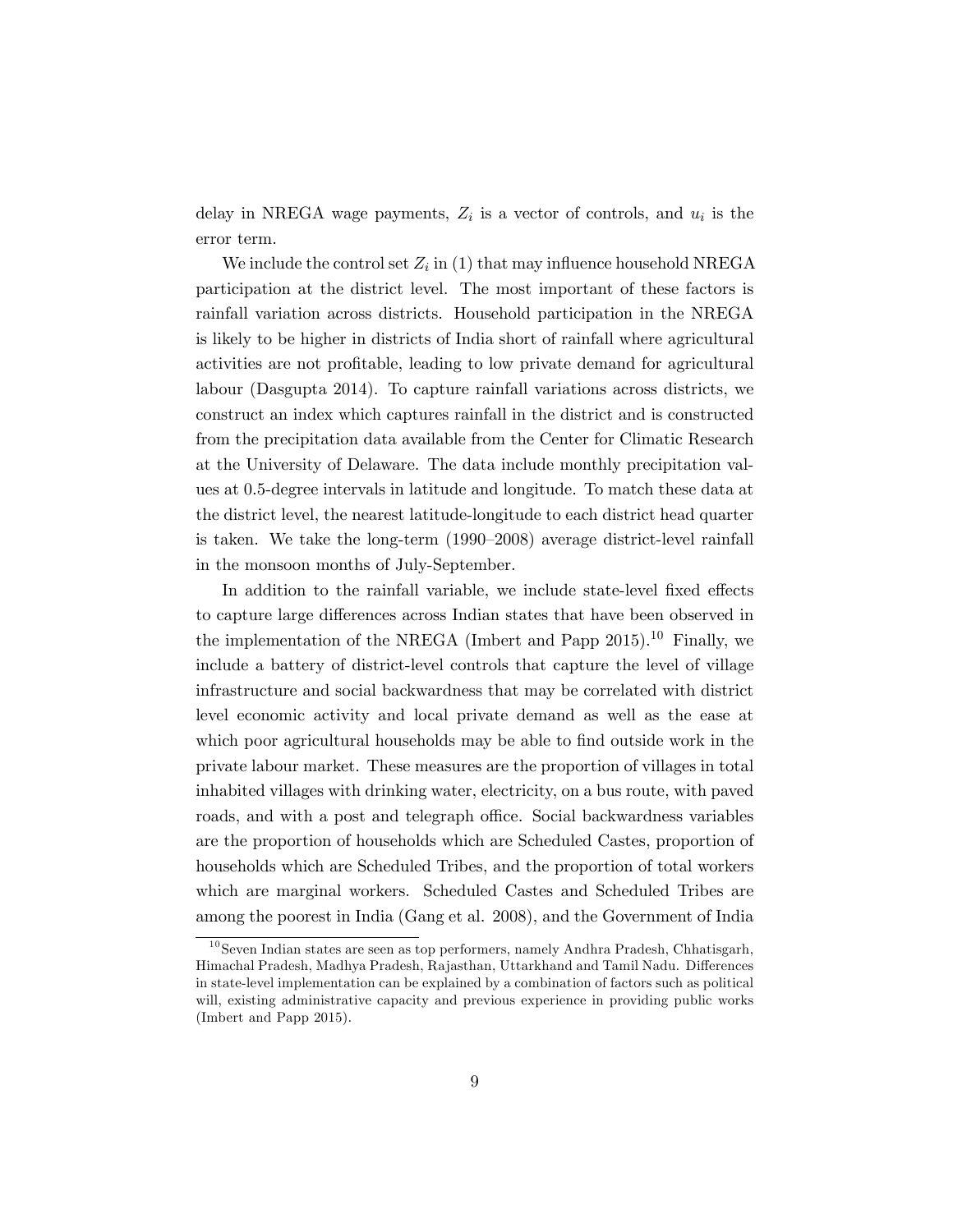specifically targeted these households for NREGA work. Marginal workers are agricultural labourers, who are the poorest occupational group in India, and in need of NREGA work the most (Roy 2015). All the village variables are obtained from the 2001 Census of India, while the social backwardness variables are obtained from the 2011 Census of India.

Next, we examine whether the relationship between NREGA participation and wage payment delay would differ by the level of financial inclusion in the district. Denoting financial inclusion index as  $F$ , districts with  $F$ greater than the median  $F$  are labelled as "high financial inclusion districts" and remaining districts are deemed to be "low financial inclusion" category. We run separate regressions (1) for these two subsamples of districts to see if the coefficient on wage payment delay,  $WP$ , differs by the level of financial inclusion of the district.

Table 1 reports the salient regression results. In Col. (1), we present an estimate of equation  $(1)$  with only state fixed effects as controls. We treat payment delay as an exogenous variable as we have seen in the earlier section that it is mostly caused by bureaucratic inefficiencies at the district level. The coefficient of the expected delay in wage payment is positive and significant at the 1 per cent level. In Col.  $(2)$ , we introduce rainfall as an additional control, and in Col. (3), we introduce all other controls. The sign and significance on the wage payment variable does not change in these two augmented specifications. The regression results reported in Col. (4) and  $(5)$  refer to high and low financial inclusion districts. The coefficient of wage payment is positive and significant for the "high financial inclusion" districts but is insignificant for the "low financial inclusion" districts. This suggests that the positive relationship between participation in the NREGA and wage payment delay holds mostly for financially included districts.

In sum: two stylized facts emerge from our empirical exercise based on district level data. First, households participate more in NREGA projects in districts with greater wage payment delay. Second, they participate more in districts with higher levels of Önancial inclusion. In the next section, we develop a simple life cycle model to understand these empirical regularities.

<Insert Table 1>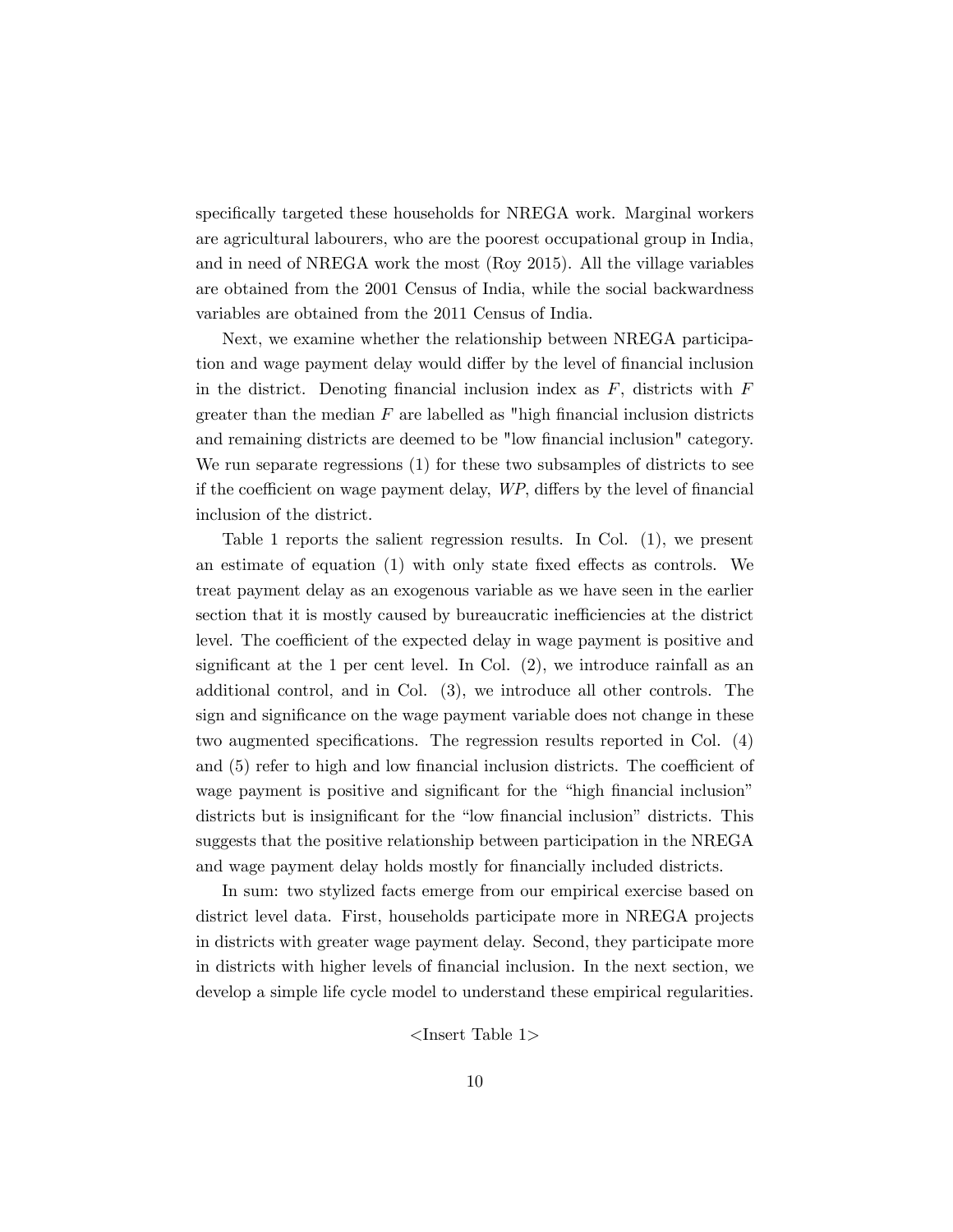### 4 The Model

.

Consider an economy where the rural household receives a stationary endowment (nonlabour income),  $y^i$  each period. The household receives utility from consumption,  $c_t^i$  and suffers disutility from work effort.  $l_t^i$ . The household has an option to work for NREGA at a fixed contract wage  $w$ or not to work and consume the endowment every period. We call  $l_t^i$  the labour supply in NREGA. In this baseline model we assume that besides NREGA there is no private labour market option available to the household. The only outside option besides work is to fall back on consuming the endowment  $y^i$ . Similar to Kollmann (2002) let the instantaneous utility function be  $\ln(c_t^i - \overline{c}) - Al_t^i$  where  $\overline{c} =$  subsistence consumption.<sup>11</sup> There is a k-period delay in the wage payment for the NREGA service that the household renders at date t. If  $k = 1$ , it means no delay. Household's labour supply is thus a credit good.

Participation in NREGA provides the rural household an access to a bank account which means that in principle all households have an access to the credit market to borrow or lend at a riskfree interest rate r: The household solves the following maximization problem:

$$
Max \sum_{t=0}^{\infty} \beta^t \left[ \ln(c_t^i - \overline{c}) - Al_t^i \right]
$$
 (2)

$$
c_t^i + b_t^i (1+r) = y^i + w l_{t-k+1}^i + b_{t+1}^i
$$
\n
$$
l_t^i \le \bar{l}
$$
\n(3)

Note that  $b_{t+1}^i$  = the new loans of the household at date t, r is the interest rate which is assumed to be the same as  $(1/\beta) - 1$ .<sup>12</sup>  $\bar{l}$  is the upper limit to

<sup>&</sup>lt;sup>11</sup>We assume that labour is supplied at an extensive margin which means that  $l_t^i$  is the number of household members participating in the NREGA programme supplying a fixed number of work hours. Greater household participation takes household members away from home production which lowers the household's direct utility. This explains why labour appears with a negative sign in the direct utility function. In the appendix, we also work out the case of labour supply at an intensive margin.

 $12$ To ensure a steady state, hereafter we assume that the rate of time preference is the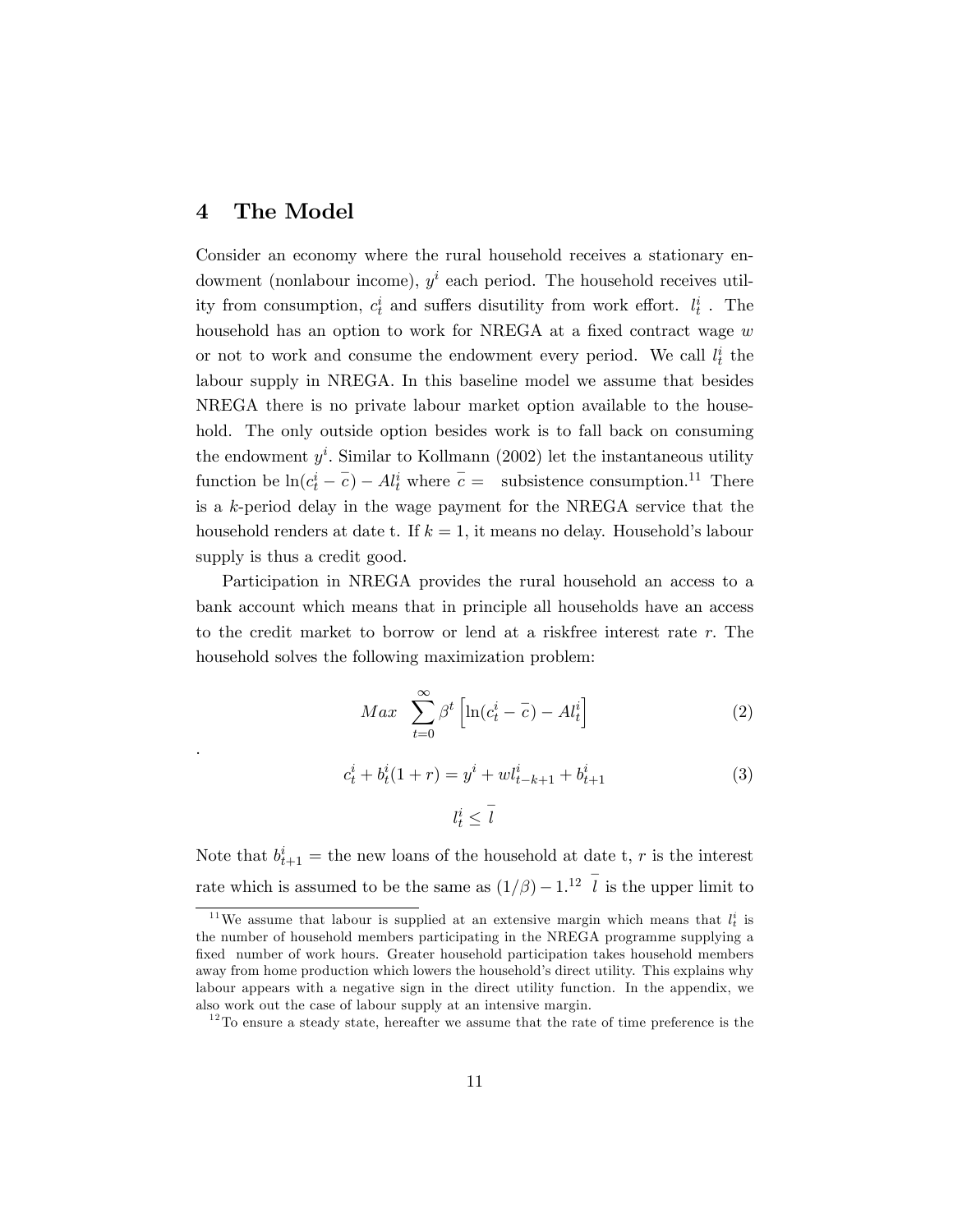NREGA work stipulated by the government. Let  $b_0^i$  be initial indebtedness of the household. We also assume a no-Ponzi game condition which rules out an exploding debt.

The steady state consumption and labour supply functions given by the following proposition.<sup>13</sup>

Proposition 1 The steady state consumption and labour supply depends on the payment lag and the initial level of indebtedness of the household as follows:

$$
c^{i}(k) = [\bar{c} + A^{-1}\beta^{k-1}w]
$$
 (4)

$$
l^{i}(k) = \min\left[\bar{l}, \left\{\frac{(\bar{c} - y^{i})}{(1 - \beta)} \frac{\beta(\beta^{-k} - 1)}{w} + \frac{1 - \beta^{k}}{(1 - \beta)A} + \frac{b_{0}^{i}(1 - \beta^{k})}{\beta^{k}w}\right\}\right]
$$
(5)

Proof: Appendix.

It is straightforward to verify from (5) the following key result.

**Proposition 2** If  $y^i < \overline{c}$  and  $b_0^i > 0$ , rural poor participate more in the NREGA programme in response to a longer payment delay.

If the adult is income and asset poor in the sense that his non-labour income  $y^i$  is less than his subsistence consumption,  $\overline{c}$ , and  $b_0^i > 0$ , he has to participate in NREGA to meet his ends because he has no other outside employment option. The present value of labour income given that there is a payment lag  $k$  is given by:

$$
\frac{wl^{i}(k)}{(1+r)^{k-1}}\left[1+\frac{1}{(1+r)^{k}}+\frac{1}{(1+r)^{2k}}+\frac{1}{(1+r)^{3k}}+\dots\infty\right]
$$

A longer payment lag  $(k)$  means that the present value of this wage income flows is lower. If the worker/borrower has an outstanding debt  $b_0^i$  to repay,

same as the rate of interest.

<sup>&</sup>lt;sup>13</sup> Alternative paths of labour supply can also be equilibrium. However, we only focus on a steady state path of  $l^{i}$ .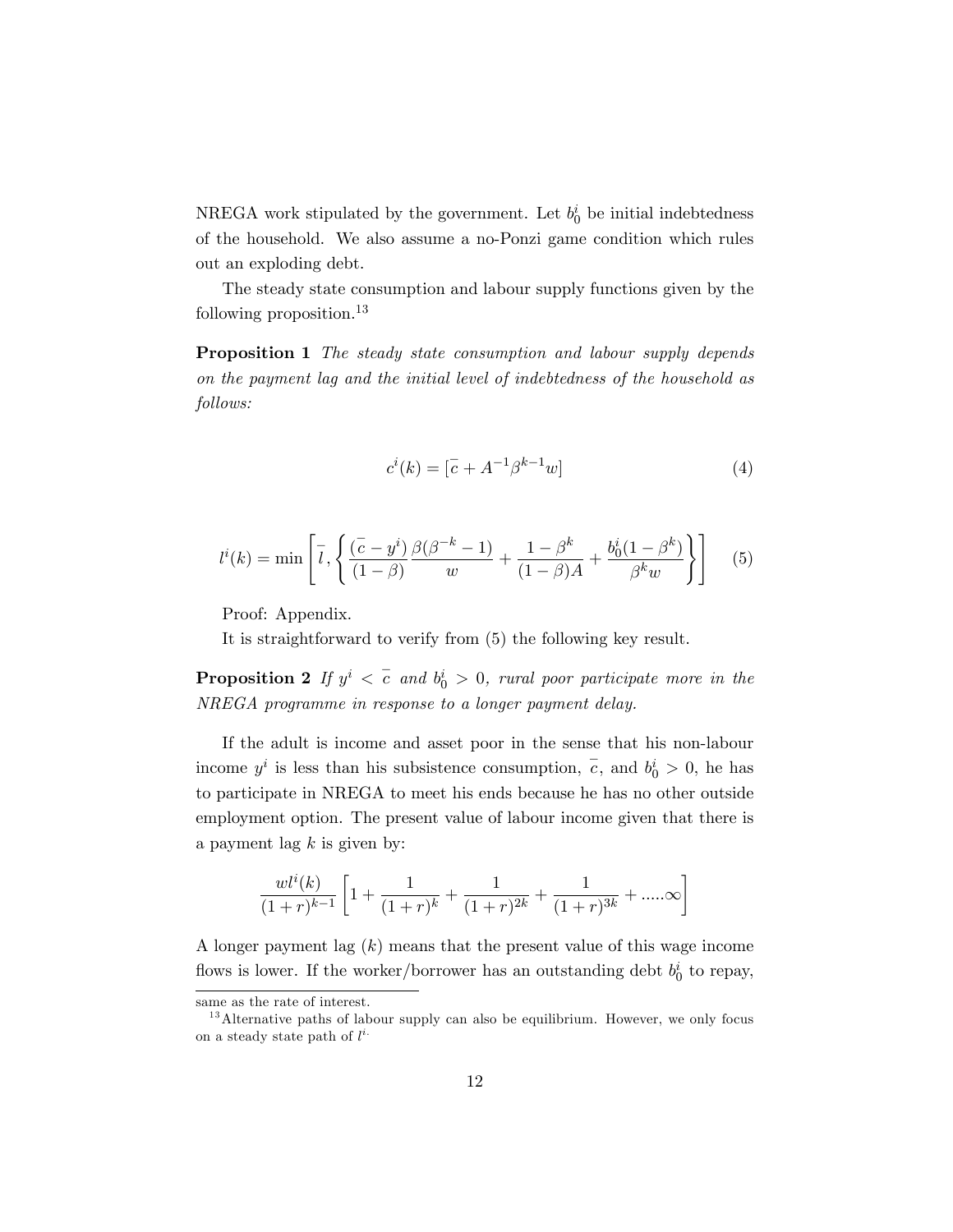he has to exert higher work effort to clear off this debt burden.<sup>14</sup> Similar reasoning applies to understand why households with low income  $(y^i)$ participate more in NREGA.

The key result that a household poor in income and asset supplies more labour in response to a longer payment delay in the steady state is robust when the household chooses labour at an intensive margin. The appendix works out the case when the household supplies labour at an intensive margin.

#### 4.1 Welfare effects of an increase in payment lag

The steady state welfare is function of payment lag  $(k)$  which we call  $W^{i}(k)$ as follows<sup>15</sup>:

$$
W^{i}(k) = \frac{1}{1-\beta} \left[ \ln(A^{-1}w) + (k-1)\ln\beta - Al^{i}(k) \right]
$$
 (6)

The comparative statics effect of a change in  $k$  on the life time welfare of the household is:

$$
W^{i'}(k) = \frac{1}{1-\beta} \left[ \ln \beta - Al^{i'}(k) \right]
$$

Since  $l^{i}(k)$  is increasing in k as seen in proposition 2,  $W^{i}(k)$  is unambiguously decreasing in k. We summarize this key result as follows.

**Proposition 3** If  $y^i < \overline{c}$  and  $b_0^i > 0$ , the payment delay unambiguously lowers the steady state welfare of borrower/households.

$$
c^i = \overline{c} + A^{-1}w
$$

$$
l^i = \frac{\overline{c} - y^i}{w} + \frac{1}{A} + \frac{rb_0^i}{w}
$$

In the absence of payment delay, labour supply is a "cash good" and it is independent of the interest rate.

<sup>15</sup>To obtain (6), plugging (4) and (5) into (2).

<sup>&</sup>lt;sup>14</sup>It is straightforward to work out the solution of no payment delay when  $k = 1$  which are as follows: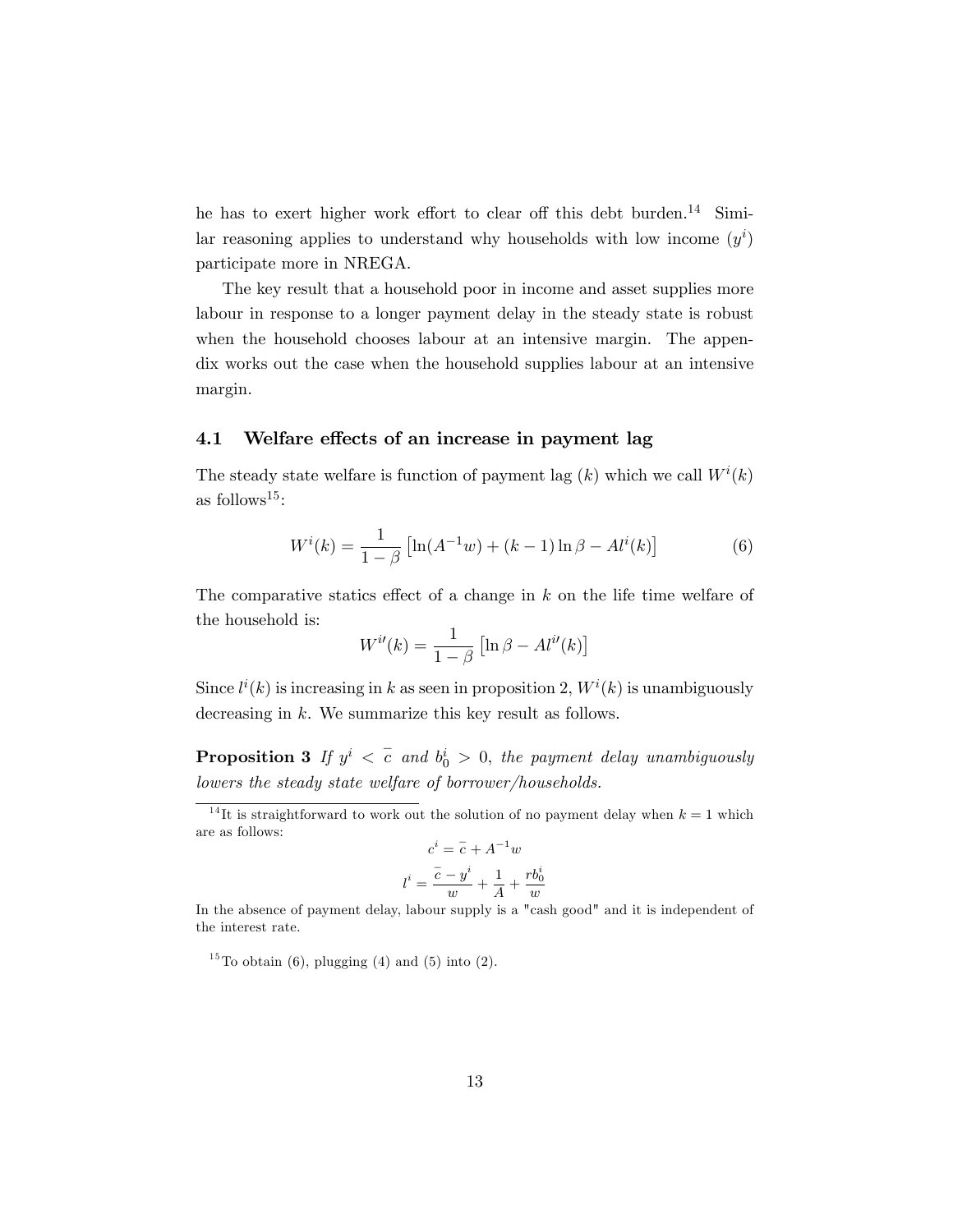#### 4.2 Debt, NREGA Participation and Welfare

The positive relationship between payment delay and NREGA participation is based more on the assumption that the household's initial asset position is negative than the fact that his non-labour income is insufficient to cover his subsistence consumption. Figures 3 and 4 plot the relationship between payment delay and the NREGA participations of two households  $i$  and  $j$ who differ in asset status, namely  $b_0^i = 100$  and  $b_0^j = -5$  respectively, with  $y^{i} = y^{j} > \overline{c}$ .<sup>16</sup> The household/borrower increases his labour supply in response to longer payment lag. On the other hand, the household/lender increases NREGA participation only up to some threshold payment lag. Once the payment lag exceeds 2 periods, he cuts back NREGA participation and falls back more on his outside options of non-labour income and asset income to smooth consumption.



<sup>&</sup>lt;sup>16</sup>For the sake of illustration, we set the parameters as follows:  $\beta = 0.95$  which means steady state real interest rate of 5%, w=10,  $\bar{c} = 1$ ,  $y^i == y^j = 1.5$ , A=10. These parameters are Öxed to get an interior solution for plausible labour supply. The direction of comparative statics reported in Figures 3 through 7 are robust to alternative choices of parameter values except the level of debt  $b_0^i$  and the interest rate, r.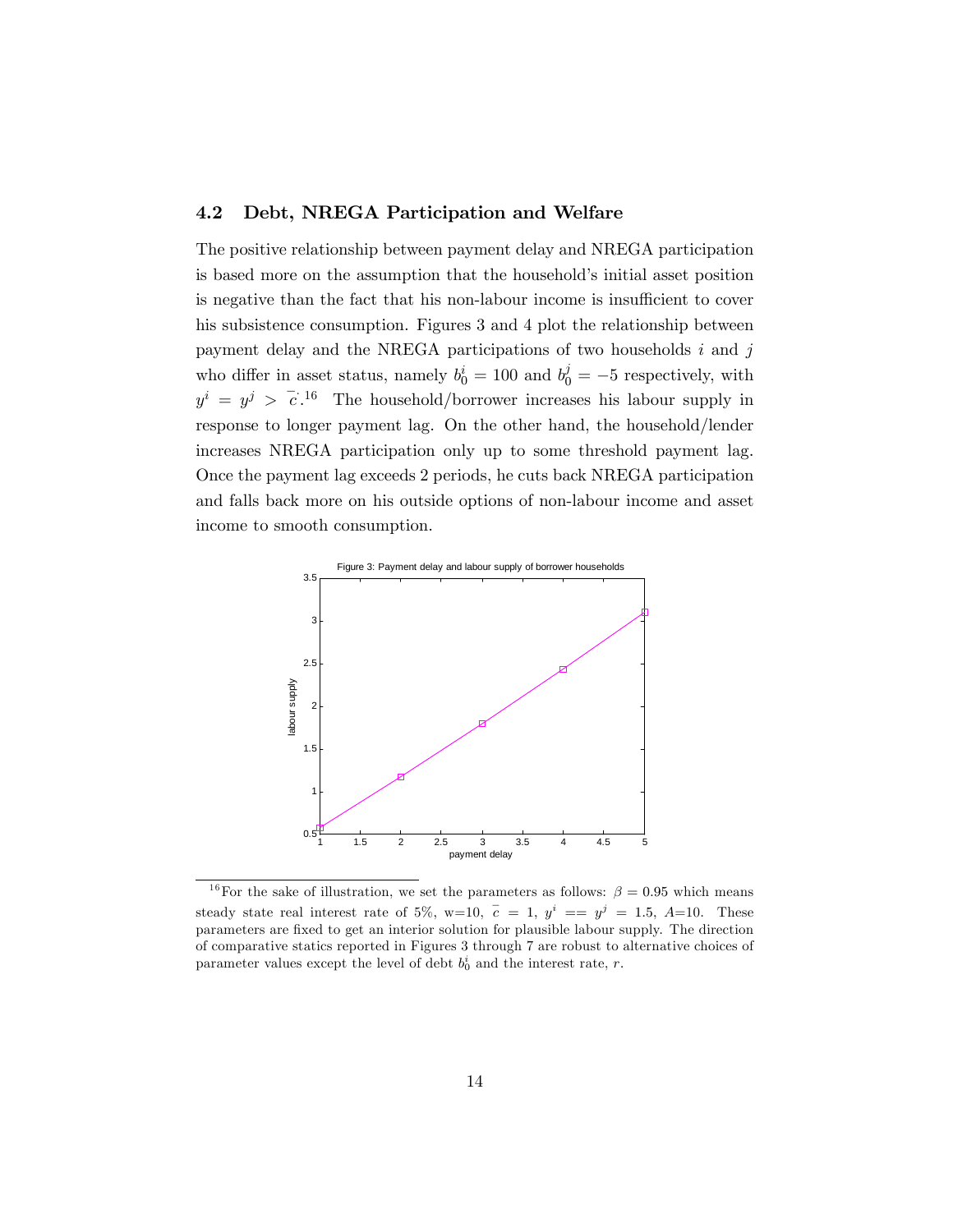

Figure 5 plots the corresponding changes in welfare of these two types of households. A longer payment lag taxes the labour income of all households and thus everybody suffers welfare loss. However, the borrower-household suffers most because of his greater workload in response to payment delay. The lender-household suffers welfare loss primarily due to deferred consumption.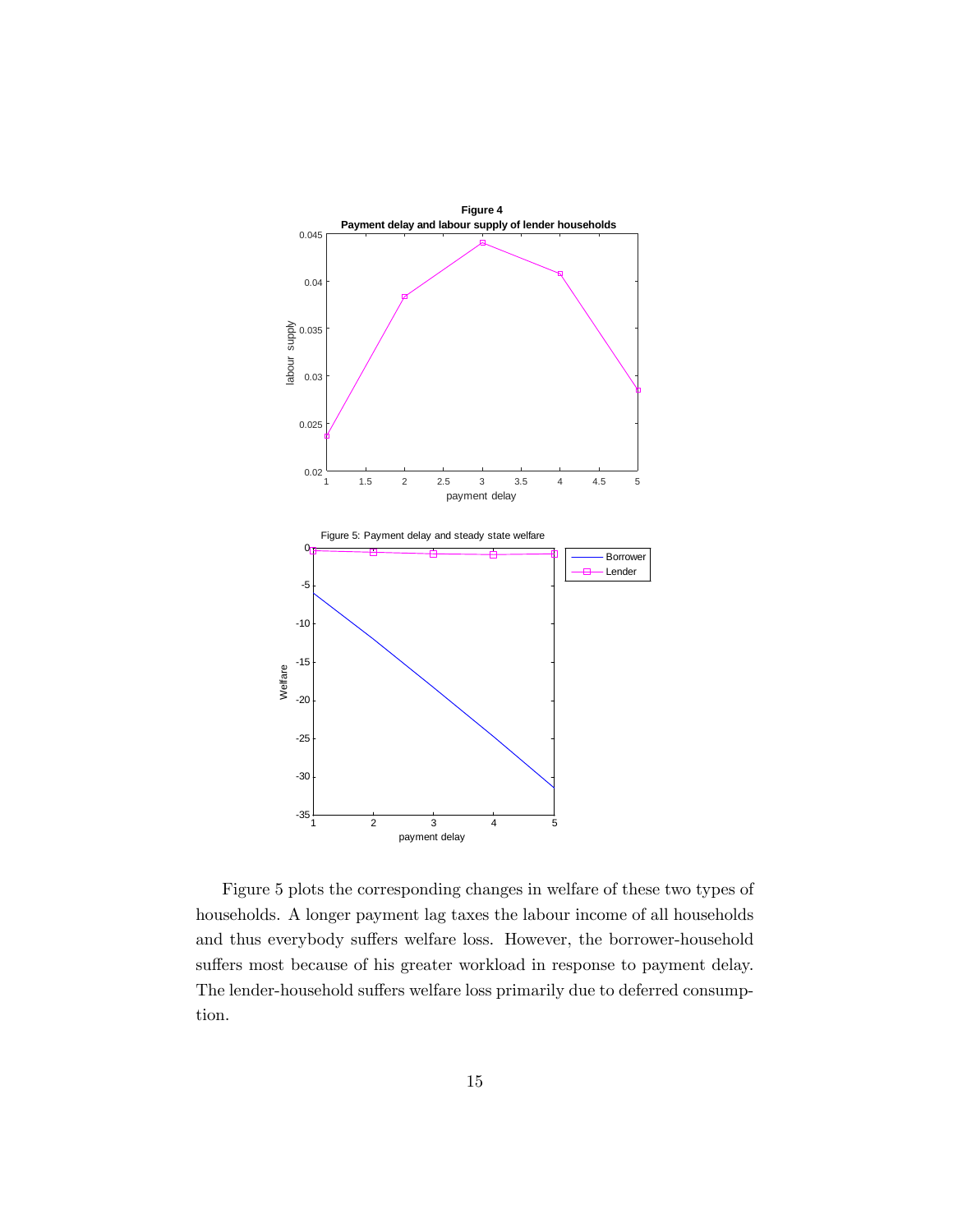Figures 6 and 7 plot the same relationships for two different interest rates for the borrower-household only. Higher interest rate by raising the adult's debt retirement cost raises the labour supply and lowers his steady state welfare. This happens progressively more for longer payment lag because the annuity value of wage payment goes down more sharply as the payment lag increases.

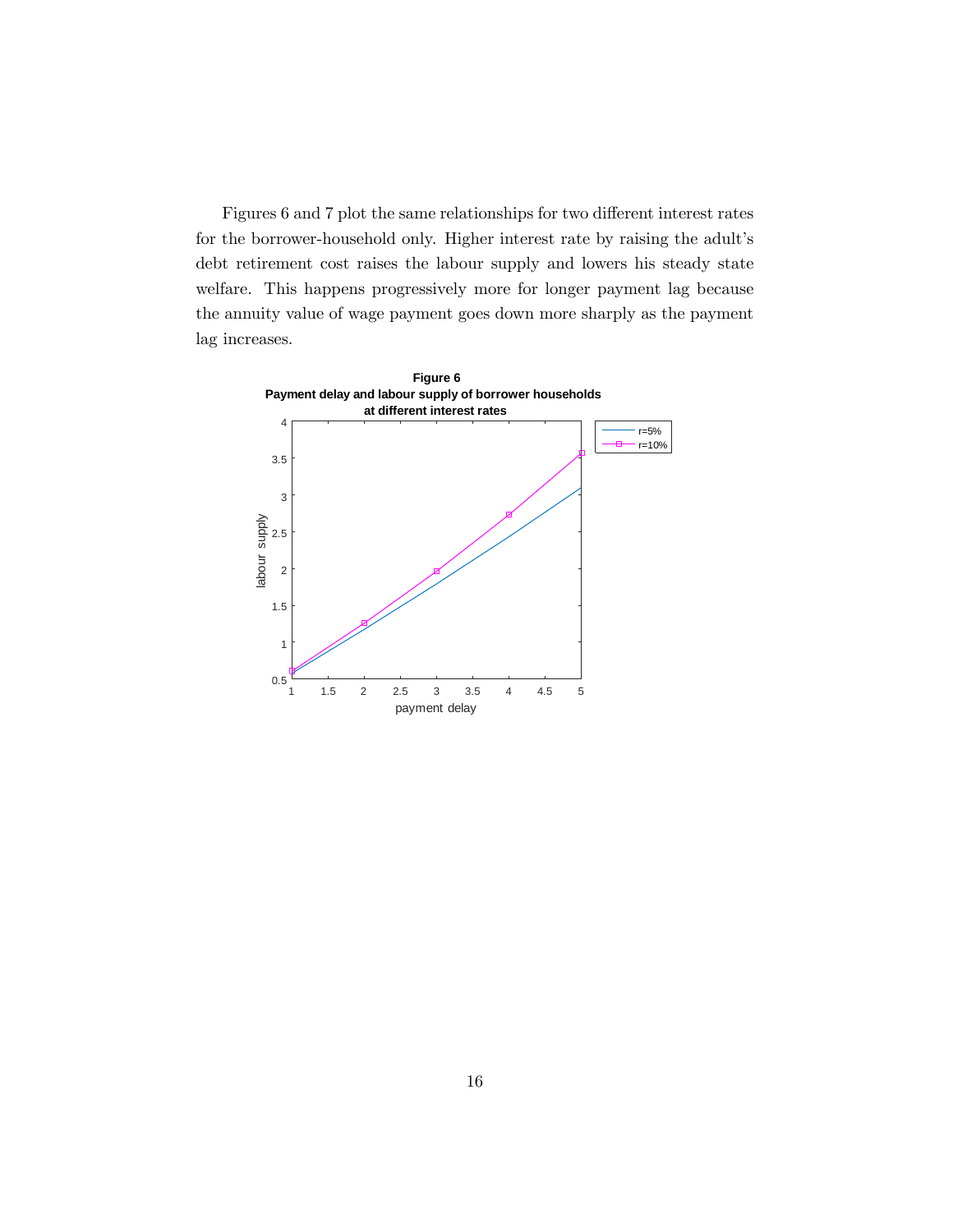

The upshot of this exercise is that a longer payment delay makes the borrower-household work longer in the employment. These households suffer an accelerated welfare loss as payment delay rises. The lender- households suffer less in terms of welfare due to his outside asset income as a cushion.

#### 4.3 Alternative employment option

How does the labour supply behaviour of the adult change when he has an option to work for a non-NREGA job which has no payment delay? Let the labour supply for such a non-NREGA job be  $n_t^i$ . Let  $\overline{n}$  be the exogenously given availability of such non-NREGA jobs. The production function facing this sector is given by a simple Cobb-Douglas form,  $z n_t^{i\alpha}$  with  $0 < \alpha < 1$ and  $z$  is the exogenous total factor productivity in the non-NREGA sector. Without loss of generality, replace the non-labour income  $y^i$  from the previous model by the income from non-NREGA employment. The wage  $\widetilde{w}^i$ earned by the ith household in such a non-NREGA job is determined by the profit maximizing risk neutral private employers.

The household now solves: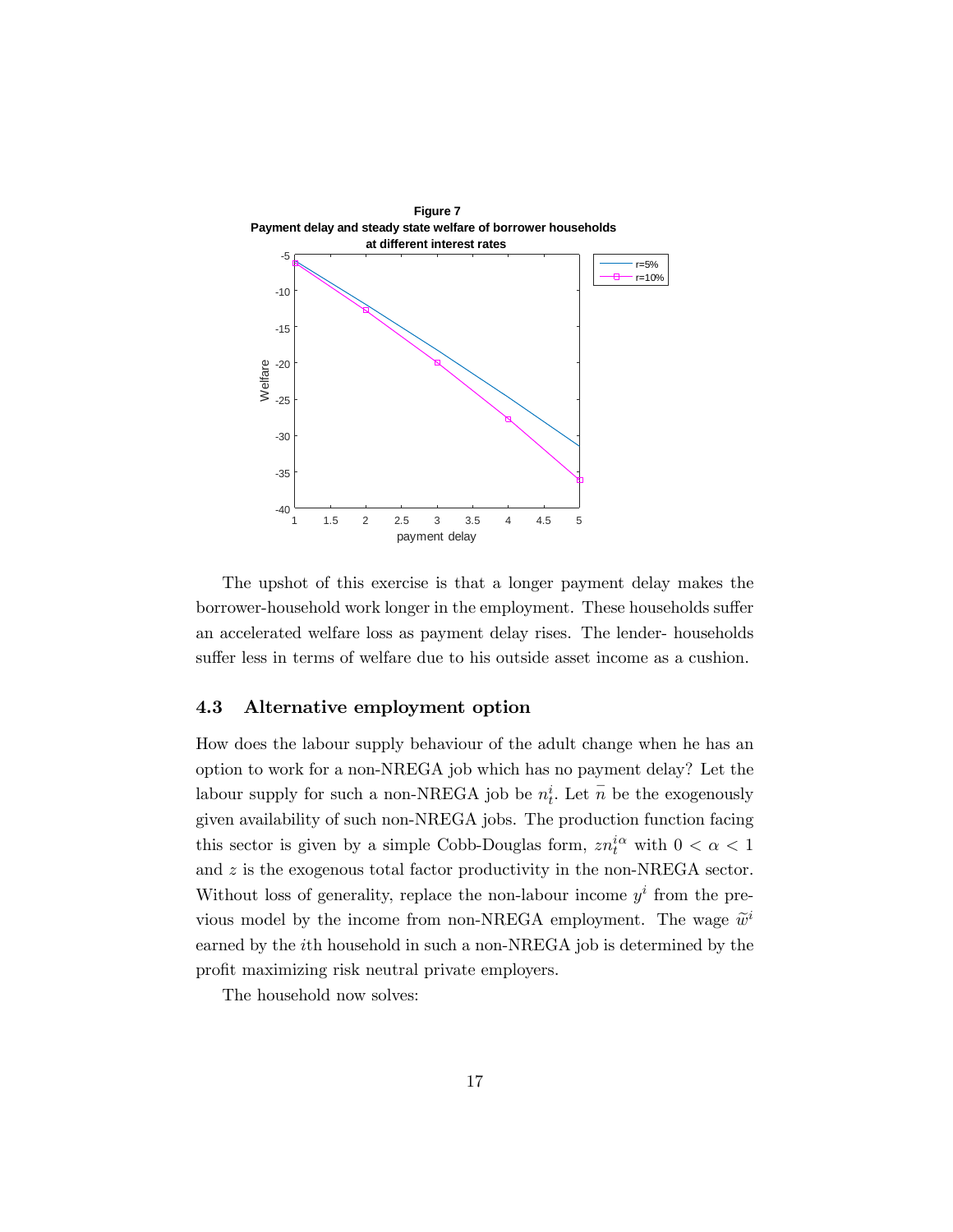$$
Max \sum_{t=0}^{\infty} \beta^t [\ln(c_t^i - \overline{c}) - A(l_t^i + n_t^i)] \tag{7}
$$

$$
c_t^i + b_t^i (1+r) \le \tilde{w}^i n_t^i + w l_{t-k+1}^i + b_{t+1}^i \tag{8}
$$

$$
l_t^i \le \overline{l} \tag{9}
$$

$$
n_t^i \le \bar{n} \tag{10}
$$

The first order conditions dictate the same consumption function (4) as before. Taking into account the possibility of corner solutions, the optimal stationary work allocation between non-NREGA and NREGA occupations are given by:<sup>17</sup>

$$
\text{Non-NREGA}: \quad n^i(k) = \min\left[\bar{n}, \left\{\frac{\alpha z}{\beta^{k-1} w}\right\}^{1/(1-\alpha)}\right] \tag{11}
$$

NREGA: 
$$
l^{i}(k) = \min \left[ \overline{l}, \frac{\left( \overline{c} - \widetilde{w}^{i} n^{i}(k) \right) \beta(\beta^{-k} - 1)}{(1 - \beta)w} + \frac{1 - \beta^{k}}{(1 - \beta)A} + \frac{b_{0}^{i}(1 - \beta^{k})}{\beta^{k}w} \right]
$$
(12)

Given that there is a payment delay in the NREGA sector, the non-NREGA labour supply, (11) is determined by the arbitrage condition  $\widetilde{w}^i = \alpha z (n_t^i)^{\alpha - 1} =$  $\beta^{k-1}w$  when an interior solution exists; otherwise  $n^{i}(k) = \overline{n}$ . The non-NREGA labour supply does not depend on household's asset position while the NREGA participation,(12) does. As in Basu et al. (2009) lower TFP  $(z)$  in the non-NREGA sector boosts NREGA participation by lowering the non-NREGA wage. On the other hand, a greater payment delay (k) has an ambiguous effect on NREGA participation;  $l^{i}(k)$ . Since  $n^{i}(k)$  is rising in k, the wage income from non-NREGA is also increasing in  $k<sup>18</sup>$ . This gives rise to a substitution effect that discourages NREGA participation in response

<sup>&</sup>lt;sup>17</sup>The derivation is relegated to the Appendix.

<sup>&</sup>lt;sup>18</sup>To see it, note that wage income from non-NREGA is given by:  $\tilde{w}^i n^i(k) =$ <br> $e^{(k-1)-\alpha/(1-\alpha)}$  (expl( $1-\alpha$ ) and integrate in the second integrated in the second integrated in the second integrated in the second integr  $(w\beta^{k-1})^{-\alpha/(1-\alpha)} \cdot (\alpha z)^{1/(1-\alpha)}$  which is increasing in k.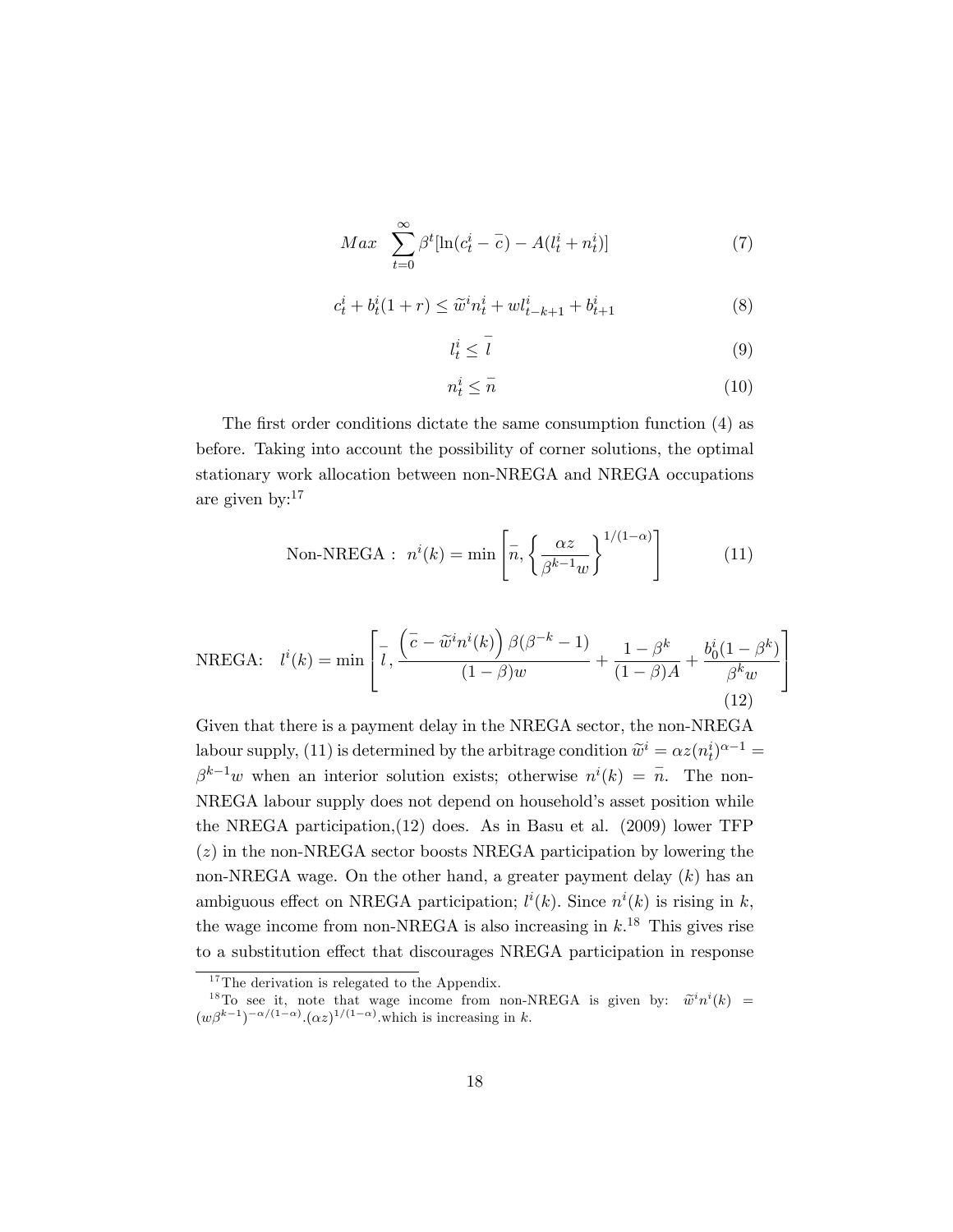to a higher  $k$ . On the other hand, a higher  $k$  lowers the present value of deferred wages from NREGA that encourages the worker to work more in both sectors via an adverse wealth effect. The strength of this wealth effect depends heavily on the size of the household debt  $(b_0^i)$ . The effect of an increase in k on NREGA participation is not obvious.

The NREGA labour supply response of the household to payment delay now crucially depends on the availability of outside labour market options which is given by  $\overline{n}$  and his credit status  $(b_0^i)$ . For the sake of illustration, we set  $\bar{n} = 2$  for the lean season and  $\bar{n} = 8$  for the peak season. The rest of the parameters are kept the same as before. Figures 8 and 9 compare the household's labour supply responses in a lean season when the credit status differs. In a lean season due to insufficient private labour market opportunities, both borrower and lender households participate more in NREGA in response to longer payment lag.

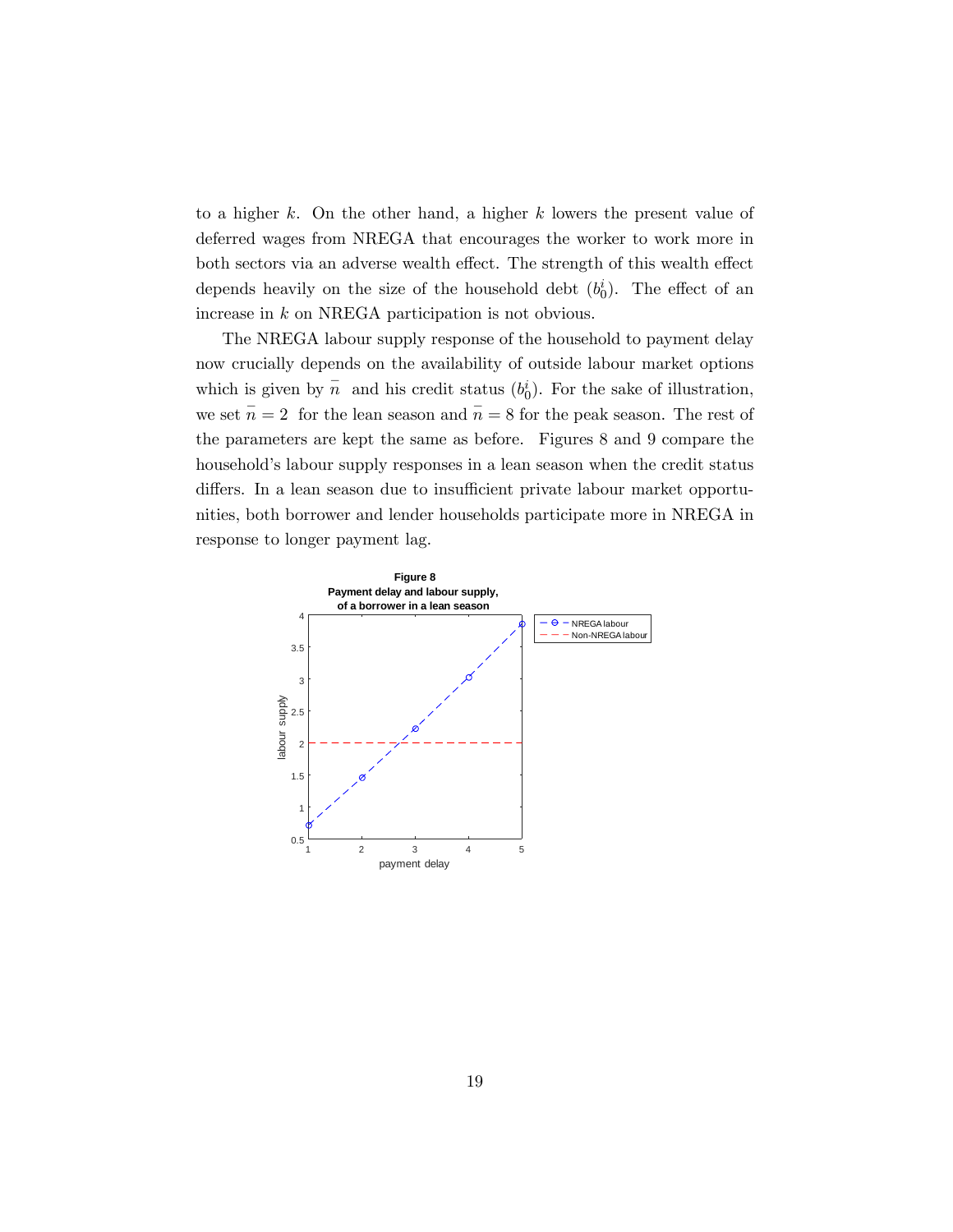

Figures 10 and 11 repeat the same experiment for the peak season. Both borrower and lender households behave similarly by increasing labour supply in both sectors as payment delay is longer. The response of the lenderhousehold to payment delay is less due to the asset cushion.<sup>19</sup>



 $19$ Not surprisingly, giving greater asset position to the lender-household weakens his NREGA labour supply response to payment delay.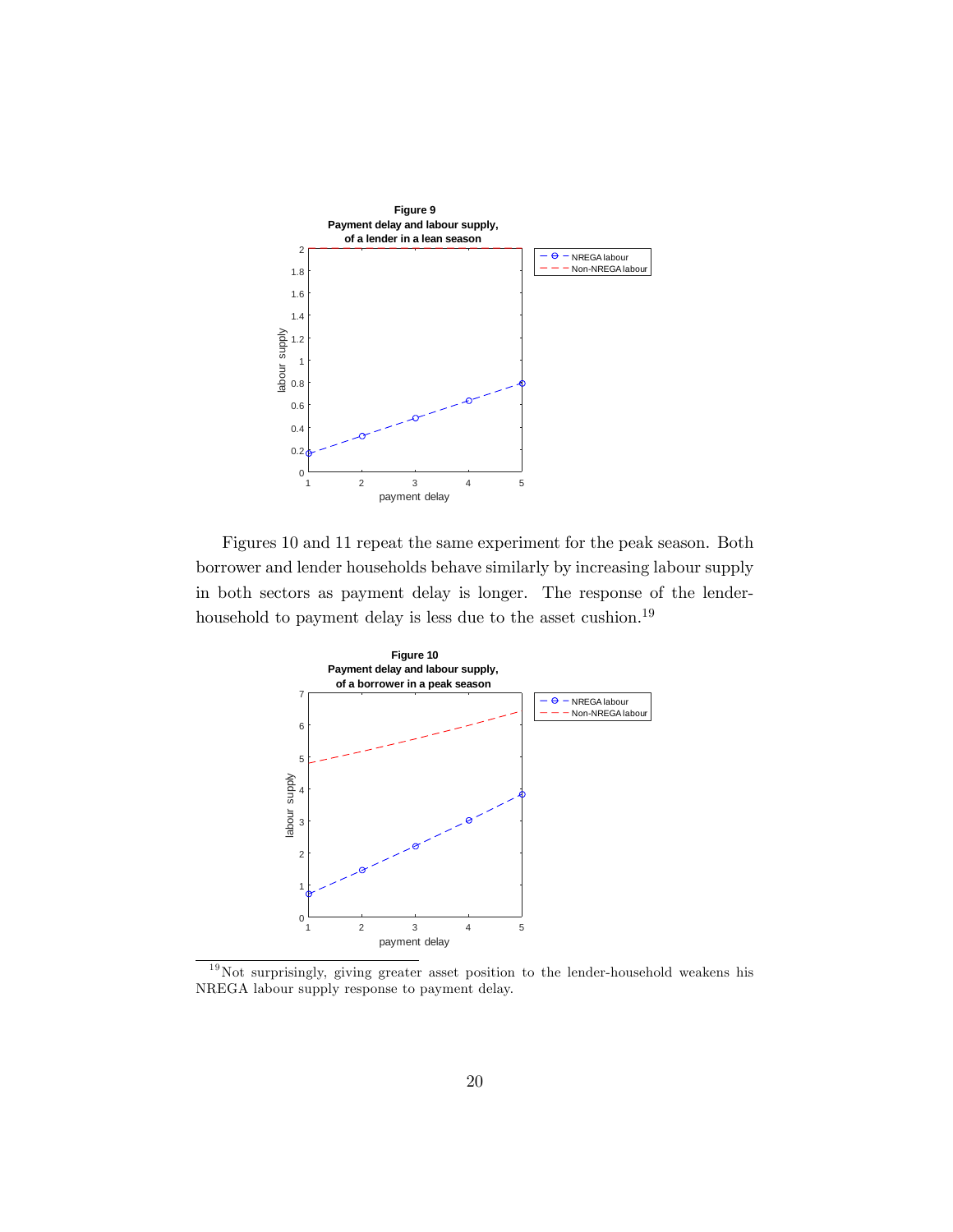

Table 2 reports the steady state welfare of the households in lean and peak periods according to their credit status and payment delay.<sup>20</sup> In both lean and peak seasons the welfare loss due to payment delay is significantly higher for the borrower in contrast with the lender households.

#### <Table 2 comes here>

In sum: if rural households have alternative employment options, the relationship between payment lag and NREGA labour supply response does not change much. Borrower household certainly increases labour supply to the NREGA when payment delay is longer. The labour supply response of the lender is sluggish. Both also experience greater loss of welfare due to payment delay.

#### 4.4 Connecting to Stylized Facts

How does the model shed light on the two stylized facts reported in section 2? The key prediction of the model is that a borrower/household is likely to participate more in the NREGA to clear off his existing debt. This prediction holds in reasonably general environments which include outside employment

<sup>&</sup>lt;sup>20</sup>The steady state welfare of the household in this case is given by:  $W_1^i(k)$  =  $\frac{1}{1-\beta}\left[\ln(A^{-1}w) + (k-1)\ln\beta - A(l^i(k) + n^i(k)\right].$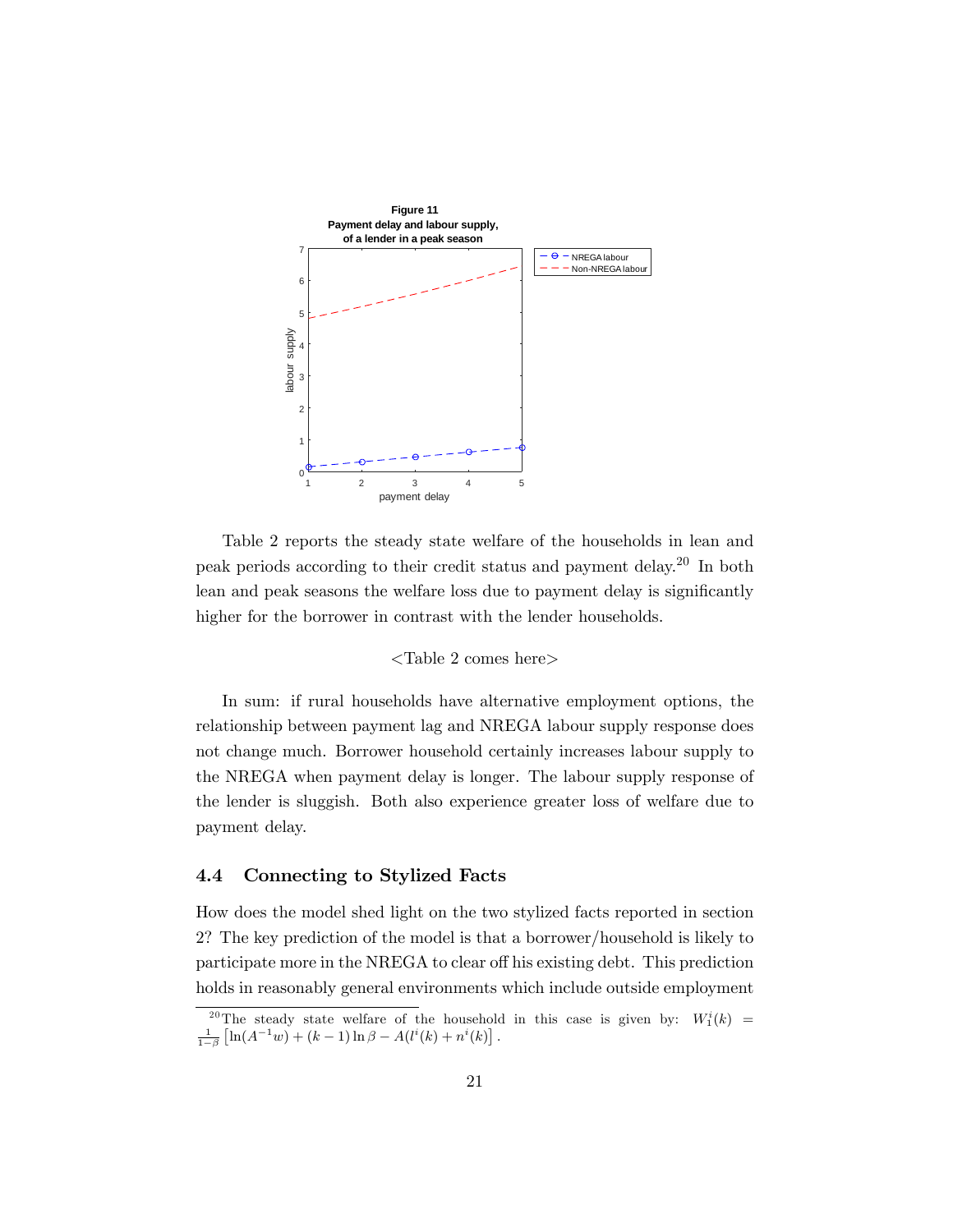options. Borrower-households work more in NREGA and suffer greater welfare loss due to longer payment delay compared to lender-households. Given that the NREGA programme is primarily targeted to poor and these programmes mostly help the poor in a slack season when outside employment options are less, our model is quite consistent with the Örst stylized fact.

The model has mixed implications about the second stylized fact. The goal of Önancial inclusion of the poor is to provide them a wider access to Önancial market and lower the borrowing cost by reducing their dependence on local money lenders who charge exorbitant interest rate. Our model implies that a lower borrowing cost would reduce NREGA participation because poor have to work less to retire the debt if the interest cost is lower. This could be welfare improving for the poor as well because it lowers the disutility of work. On the other hand, our model also predicts that income-poor households with greater indebtedness are likely to participate more in the NREGA programme. If financial inclusion of the poor actually elevates the indebtedness of the poor and if an NREGA programme with a formidable wage payment delay is in place, our model predicts that a higher debt burden would raise poor's participation in the programme to their detriment in terms of welfare. In this respect, our model is also consistent with the second stylized fact.

### 5 Conclusion

There is no dispute that an employment guarantee programme such as NREGA is a potentially useful anti-poverty measure to ameliorate the frictional unemployment arising from private labour markets, What is less obvious is how it helps the poor when such an employment guarantee programme has frictions of its own. In this paper, we focus on one such friction which is the wage payment delay. Our stylized facts based on district level data suggest that the NREGA participation actually responds positively to such a payment lag. This may misleadingly suggest that payment lag is not posing a threat to the efficacy of the workfare programme in India. We demonstrate in terms of a stylized life cycle model that an asset poor household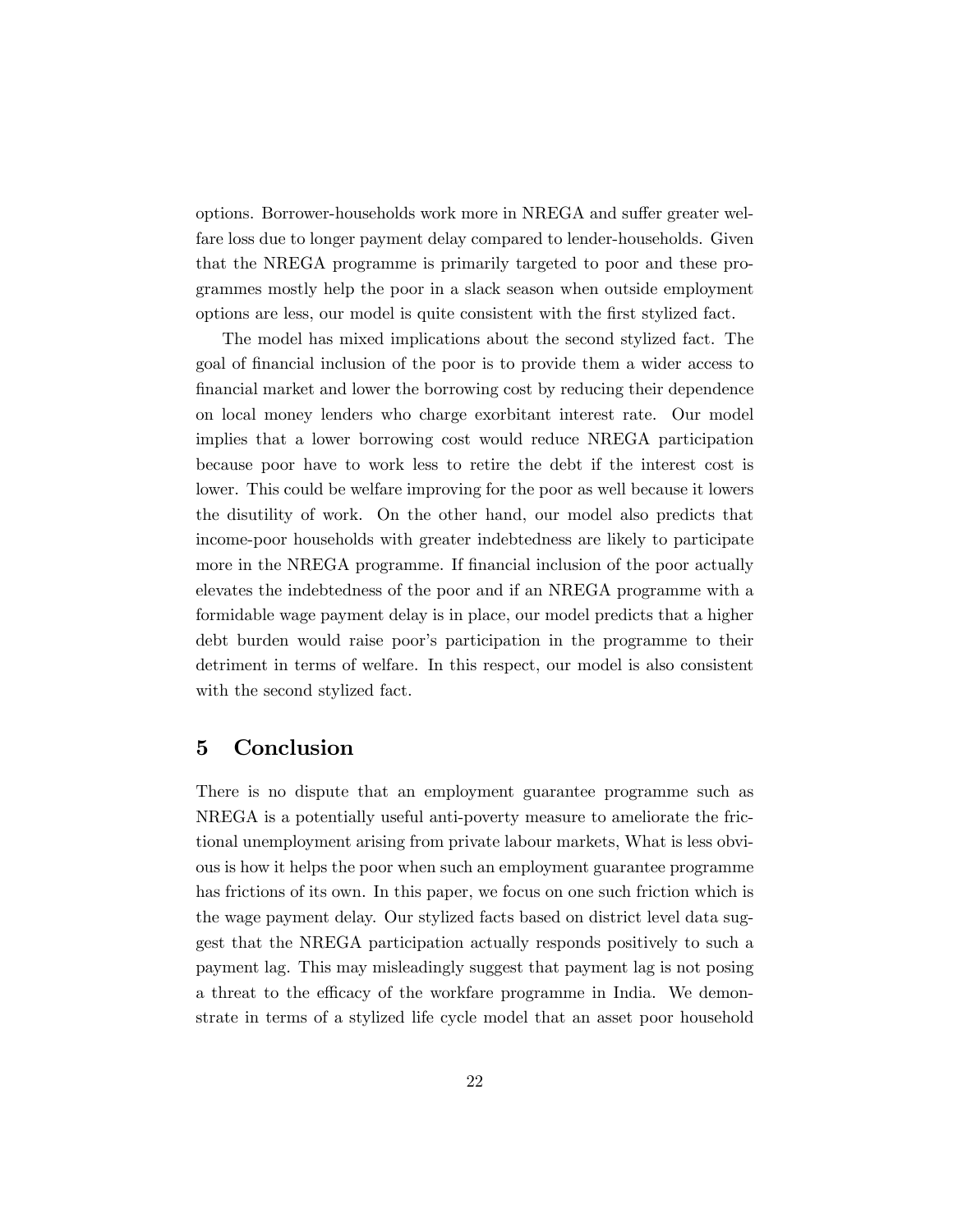without any outside employment option has no choice but to work harder in response to such a longer payment lag. This happens because a payment delay makes labour a credit good and the value of labour as an asset declines due to a longer payment lag. The household-borrower works harder to make a credible promise to the lender to pay off the existing debt obligations. The increased disutility of work and the deferred consumption due to longer payment lag make the household worker worse off. Although the official indicators of success of NREGA programme do not necessarily reveal this welfare loss of the poor, the anti-poverty goal of the workfare programme is defeated when payment delay is present. If a programme of financial inclusion raises rural indebtedness, a payment delay may compound the adverse welfare effect on the poor. The welfare loss resulting from the interaction of longer wage payment delay in NREGA and financialization of poor is robust when private labour market opportunities exist. The policy recommendation is the immediate reduction of the payment lag before implementing the financialization programme.

## A Appendix

#### A.1 Proof of proposition 1

The Lagrangian of the problem is given by:

$$
L^{p} = \sum_{t=0}^{\infty} \beta^{t} [\ln(c_{t}^{i} - \overline{c}) - At_{t}^{i}] + \sum_{t=0}^{\infty} \lambda_{t} [y^{i} + w t_{t-k+1}^{i} + b_{t+1}^{i} - c_{t}^{i} - b_{t}^{i} (1+r)] + \sum_{t=0}^{\infty} \mu_{t} [\overline{l} - l_{t}^{i}]
$$
\n(A.1)

where  $\{\lambda_t\}$  and  $\{\mu_t\}$  are the sequence of lagrange multipliers associated with the flow budget constraints and the inequality constraints. The first order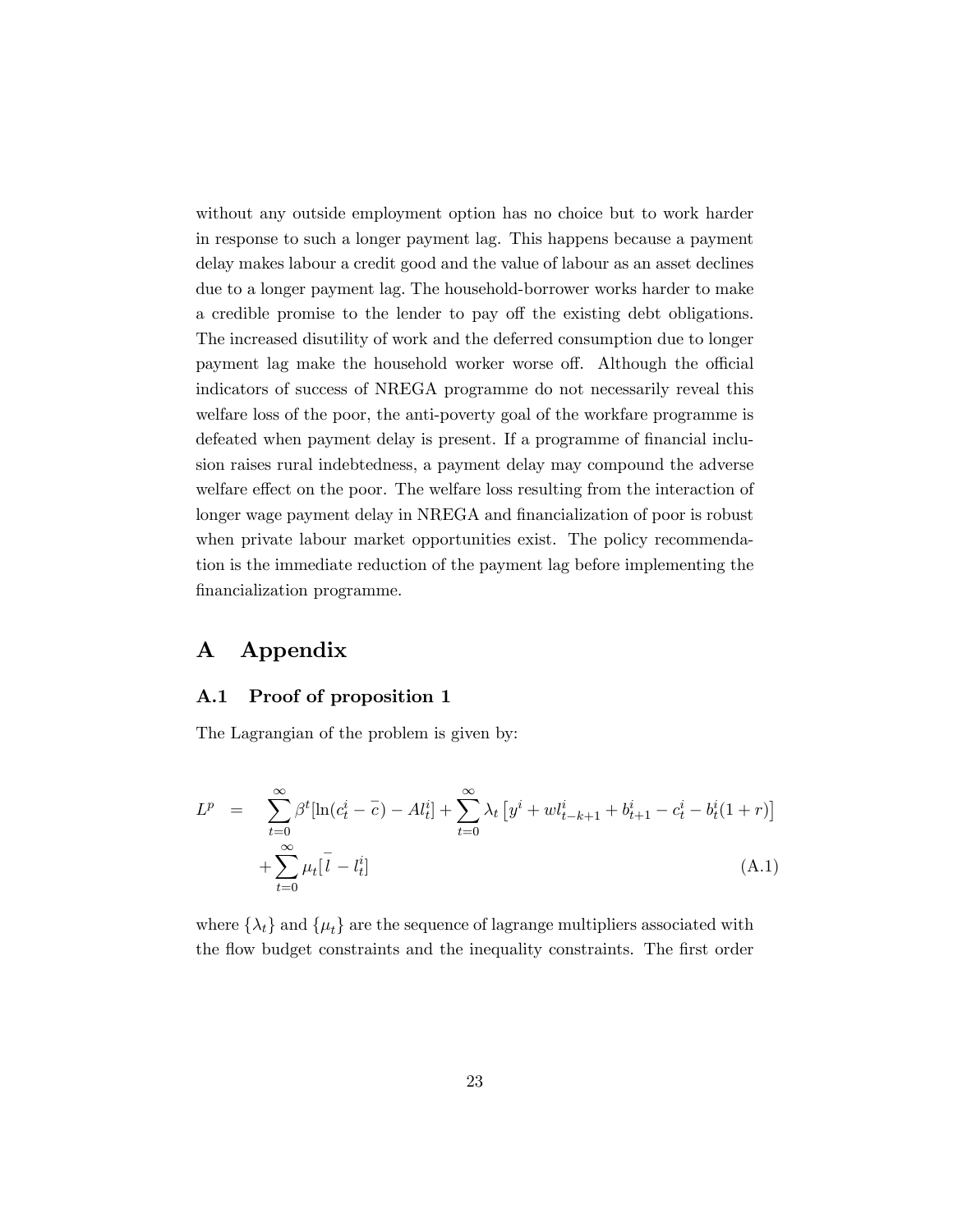conditions are given by:

$$
\frac{\partial L^p}{\partial c_t^i} = \frac{\beta^t}{c_t^i - \overline{c}} - \lambda_t = 0
$$
 (A.2)

$$
\frac{\partial L^p}{\partial l_t^i} = -A\beta^t + \lambda_{t+k-1}w - \mu_t = 0 \tag{A.3}
$$

$$
\frac{\partial L^p}{\partial b_{t+1}^i} = -\lambda_t + \lambda_{t+1}(1+r) = 0 \tag{A.4}
$$

Assuming an interior solution ( $\mu_t = 0$ ), use of (A.2) and (A.3) and yields

$$
A\beta^t = \frac{w\beta^{t+k-1}}{c_{t+k-1} - \overline{c}}
$$

which solves

$$
c_{t+k-1} = \overline{c} + \frac{w\beta^{k-1}}{A} \tag{A.5}
$$

Assuming the steady state condition  $\beta(1 + r) = 1$ , use of (A.2) and (A.4) yields  $c_t^i = c_{t+1}^i$  for all t which after plugging into (A.5) yields the following stationary consumption policy

$$
c(k) = \overline{c} + \frac{w\beta^{k-1}}{A} \tag{A.6}
$$

In other words, the consumption is stationary because it does not depend on time but only on the payment lag,  $k$ . Using the flow budget constraint  $(3)$  recursively forward from date 0 and using the optimal stationary consumption function (4), one gets (assuming no-Ponzi game condition):

$$
-b_0^i \beta^{-1} + \frac{y^i}{1-\beta} + \beta^{k-1} w l(k) \left[ 1 + \beta^k + \beta^{2k} + \beta^{3k} + \dots \infty \right]
$$

$$
= \left[ \overline{c} + \frac{\beta^{k-1} w}{A} \right] \cdot \frac{1}{1-\beta}
$$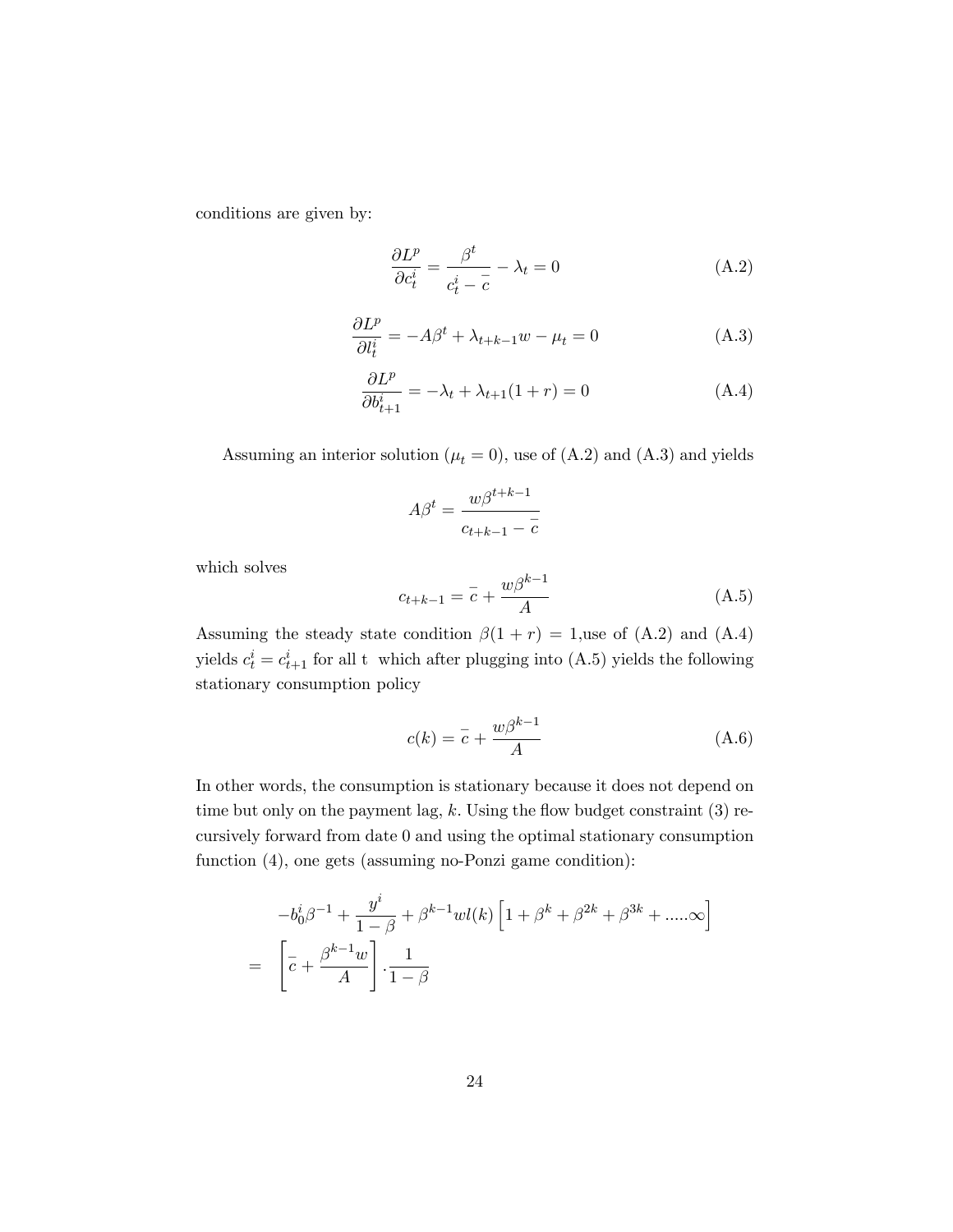which can be further simplified as

$$
-b_0^i \beta^{-1} + \frac{y^i}{1-\beta} + \frac{\beta^{k-1}wl(k)}{1-\beta^k} = \left[\overline{c} + \frac{\beta^{k-1}w}{A}\right] \cdot \frac{1}{1-\beta}
$$

to get the expression in the curly bracket in (5). The expression for  $l^{i}(k)$ written in (5) takes into account the possibility of a corner solution when the household desires to work longer than the limit  $(\overline{l})$  set by the government.

#### A.2 Case of labour supply at an intensive margin

In this section, we analyze the case when the household supplies labour at an intensive margin. For simplification, we ignore the non-NREGA employment option of the household and assume that the non-labour income is exogenous again. The household now solves the following maximization problem.

$$
Max \sum_{t=0}^{\infty} \beta^{t} [\ln(c_{t}^{i} - \bar{c}) + B \ln(1 - h_{t}^{i})]
$$
 (A.7)

s.t.

$$
c_t^i + b_t^i (1+r) = y^i + wh_{t-k+1}^i + b_{t+1}^i
$$
\n(A.8)

where  $h_t^i$  is labour hours which is a choice variable because the household now makes a choice of labour at the intensive margin.

Given the steady state assumption that  $\beta(1 + r) = 1$ , it is easy to verify from the Euler equation that the steady state consumption and labour supply depend only on the payment lag  $k$  and is subject to the following restriction:

$$
c^{i}(k) = \overline{c} + \beta^{k-1} B^{-1} w(1 - h^{i}(k))
$$
 (A.9)

Substitution of (A.9) in the life time budget constraint of the household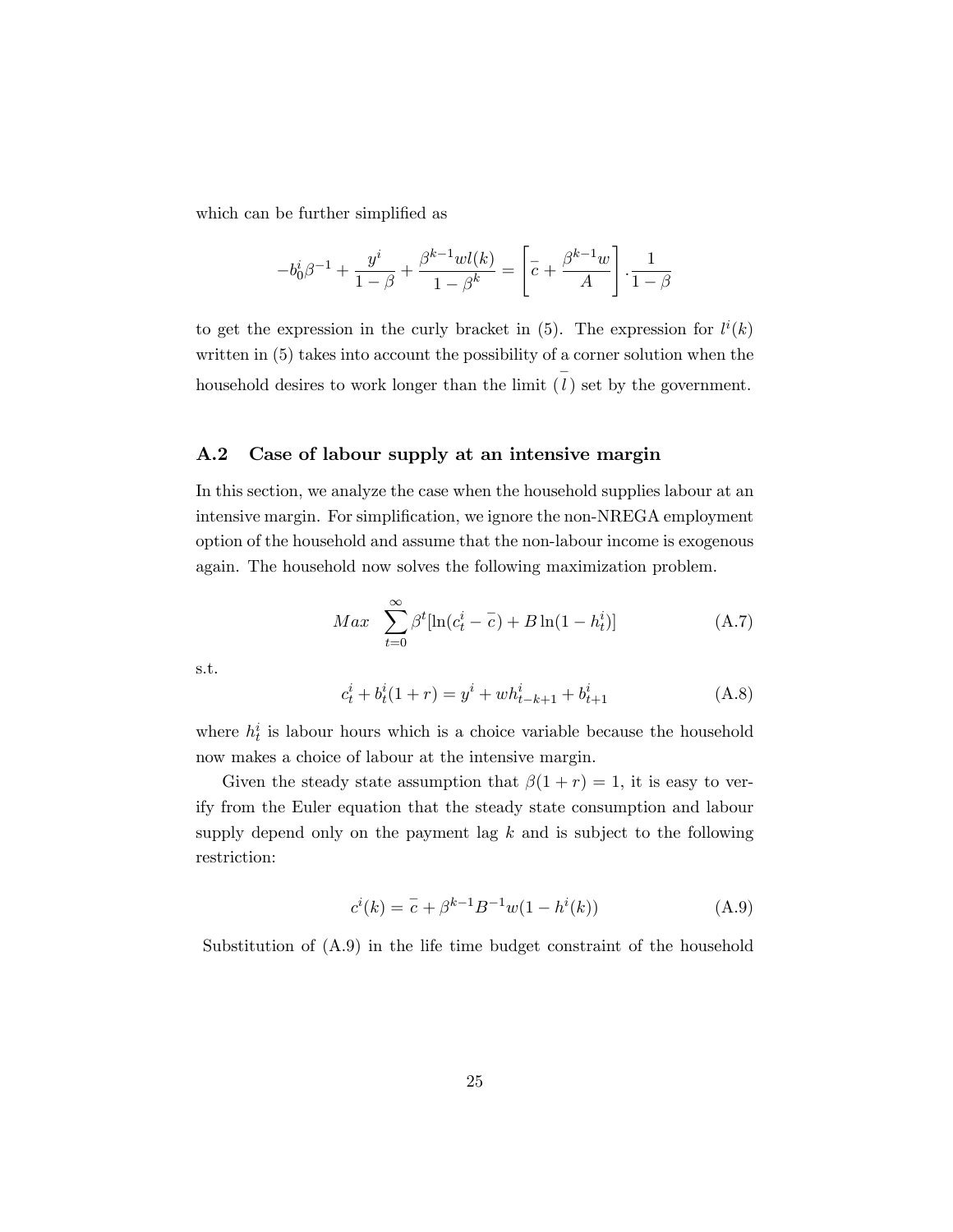with no-Ponzi game condition yields:

$$
h^{i}(k) = \frac{\beta^{-k}b_{0}^{i} + (\bar{c} - y^{i})/\{(1 - \beta)\beta^{k-1}\} + wB^{-1}(1 - \beta)^{-1}}{w\left[\frac{1}{1 - \beta^{k}} + \frac{1}{B(1 - \beta)}\right]}
$$
(A.10)

It is easy to verify that  $\frac{\partial h^i}{\partial k} > 0$  if  $b_0^i > 0$  and  $\overline{c} - y^i > 0$  meaning  $h^i(k)$  is unambiguously increasing in  $k$  for poor indebted households. Thus greater payment delay increases labour supply.

Substitution of (A.9) in (A.10) yields the optimal consumption policy. Unlike the previous model, the consumption is not invariant to income. Since  $h^{i}(k)$  is increasing in k,  $c^{i}(k)$  is decreasing in k. Thus the steady state welfare is decreasing in  $k$ . The key conclusion that a payment delay could increase the NREGA participation of the household member and make him worse off is thus a robust result which continues to hold in the case of this model where the household supplies labour at an intensive margin.

#### A.3 Proof of eqs (11) and (12)

The lagrangian of the problem is given by:

$$
L_1^p = \sum_{t=0}^{\infty} \beta^t [\ln(c_t^i - \bar{c}) - A(l_t^i + n_t^i)] + \sum_{t=0}^{\infty} \lambda_t [y^i + \tilde{w}_t n_t^i + w l_{t-k+1}^i + b_{t+1}^i - c_t^i - b_t^i (1+r)] + \sum_{t=0}^{\infty} \mu_t [\bar{i} - l_t^i] + \sum_{t=0}^{\infty} \nu_t [\bar{n} - n_t^i]
$$
\n(A.11)

where  $\nu_t$  is the lagrange multiplier associated with the inequality constraint  $(10).$ 

The first order conditions are given by:

$$
\frac{\partial L^p}{\partial c_t^i} = \frac{\beta^t}{c_t^i - \overline{c}} - \lambda_t = 0 \tag{A.12}
$$

$$
\frac{\partial L^p}{\partial l_t^i} = -A\beta^t + \lambda_{t+k-1}w - \mu_t = 0 \tag{A.13}
$$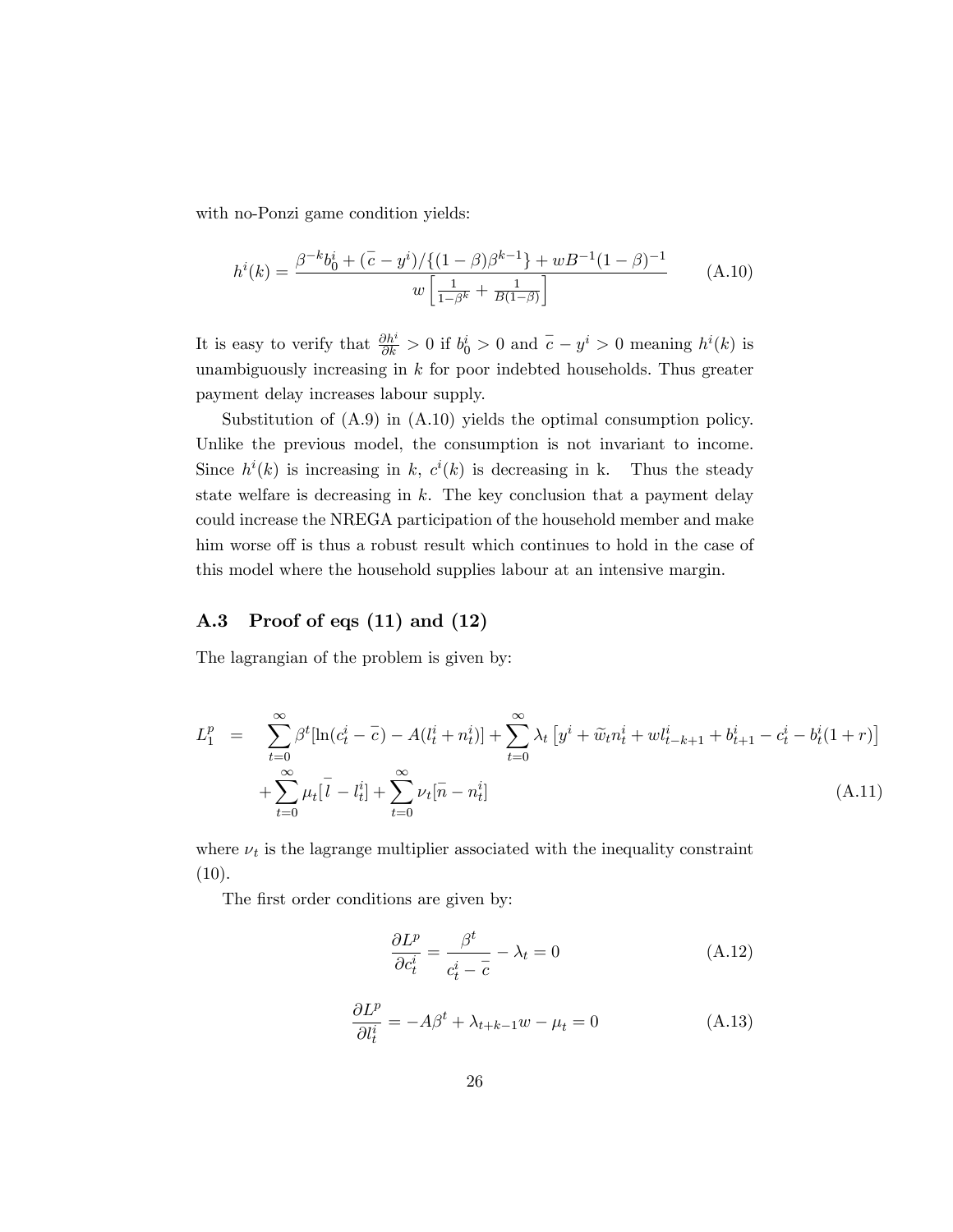$$
\frac{\partial L^p}{\partial n_t^i} = -A\beta^t + \lambda_t \widetilde{w}_t - \nu_t = 0 \tag{A.14}
$$

$$
\frac{\partial L^p}{\partial b_{t+1}^i} = -\lambda_t + \lambda_{t+1}(1+r) = 0 \tag{A.15}
$$

Using (A.13) and (A.14), and assuming an interior solution, one solves for  $n_t^i$  as in the curly bracket of ((11). The expression in (11) takes into account the possibility of a corner solution.

Using the same line of reasoning as in the proof of proposition, one can verify that the expression of  $l^{i}(k)$  as in (12).

Finally, it is straightforward to verify from (A.12), (A.13) and (A.15) that the stationary solution for consumption is the same as  $(A.9)$ . //

### References

- [1] Adhikari, A. and K. Bhatia  $(2010)$ , "NREGA Wage Payments: Can we bank on the banks?", Economic and Political Weekly, Vol. XLV, No. 1, pp. 30-37.
- [2] Banerjee, A., E. Duáo. C. Imbert, S. Matthew and R. Pande (2014), ìCan E-Governance Reduce Capture of Public Programs? Experimental Evidence from a Financial Reform of Indiaís Employment Guarantee", mimeo.
- $[3]$  Basu, A., N. Chau and R. Kanbur  $(2009)$ , "A theory of employment guarantees: Contestability, credibility and distributional concerns", Journal of Public Economics, Vol. 93, pp. 482-497.
- [4] Besley, T. and S. Coate (1992), "Workfare versus Welfare: Incentive Arguments for Work Requirements in Poverty-Alleviation Programs", American Economic Review, Vol. 82, No. 1, pp. 249-261.
- [5] Crisil (2013), An Index to Measure India's Progress in Financial Inclusion, Delhi: CRISIL.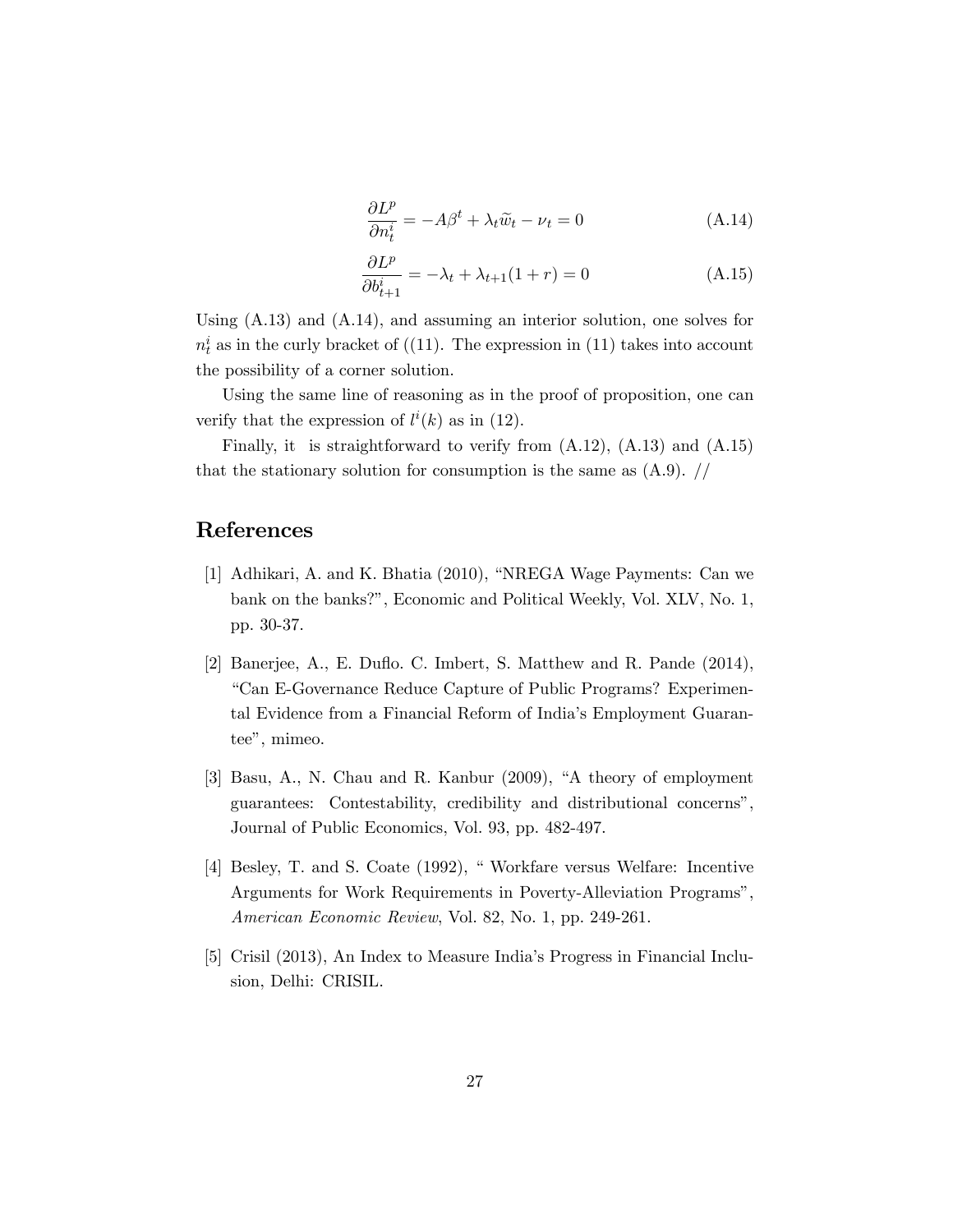- [6] Dasgupta, A. (2014), "Can the Major Public Works Programme Serve as Buffer Against Negative Shocks? Evidence from Andhra Pradesh, Indiaî, mimeo.
- [7] Desai, S, P. Vasishtha and O. Joshi (2015), "Mahathma Gandhi National Rural Employment Guarantee Act: A Catalyst Ör Rural Transformation," NCAER, Delhi.
- [8] Dreze, J. and A. Sen (1991), Hunger and Public Action, Oxford: Oxford University Press.
- [9] Dupas, J. and J. Robinson (2013), "Why Don't the Poor Save More? Evidence from Health Savings Experiments", American Economic Review, Vol. 103, No. 4, pp.  $1138-1171$ .
- $[10]$  Gang, I, K. Sen and M. Yun  $(2009)$ , "Poverty in Rural India: Caste and Tribe", Review of Income and Wealth, Vol. 54, No. 1, pp. 50-70.
- [11] Government of India (2013), The Mahatma Gandhi National Rural Employment Guarantee Scheme: Report to the People, New Delhi: Ministry of Rural Development.
- [12] Government of India  $(2015)$ , "MGNREGA Sameeksha II", Delhi: Orient Blackswan.
- [13] Hulme, D. and M. Maitrot (2014), Has MicroÖnance Lost its Moral Compass?, Economic and Political Weekly, Vol. 49, No.48, pp. 30-48.
- [14] Imbert, C. & J. Papp (2015) "Labor Market Effects of Social Programs: Evidence from Indiaís Employment Guarantee," American Economic Journal: Applied Economics, Vol.7(2), pp. 233-263.
- [15] Khera, R.  $(2010)$ , "Wages of Delay", Frontline, Vol. 27, Issue 10, pp. 1-7.
- [16] Kollmann, R., 2002. Monetary policy rules in the open economy: Effects on welfare and business cycles. Journal of Monetary Economics, pp. 989-1015.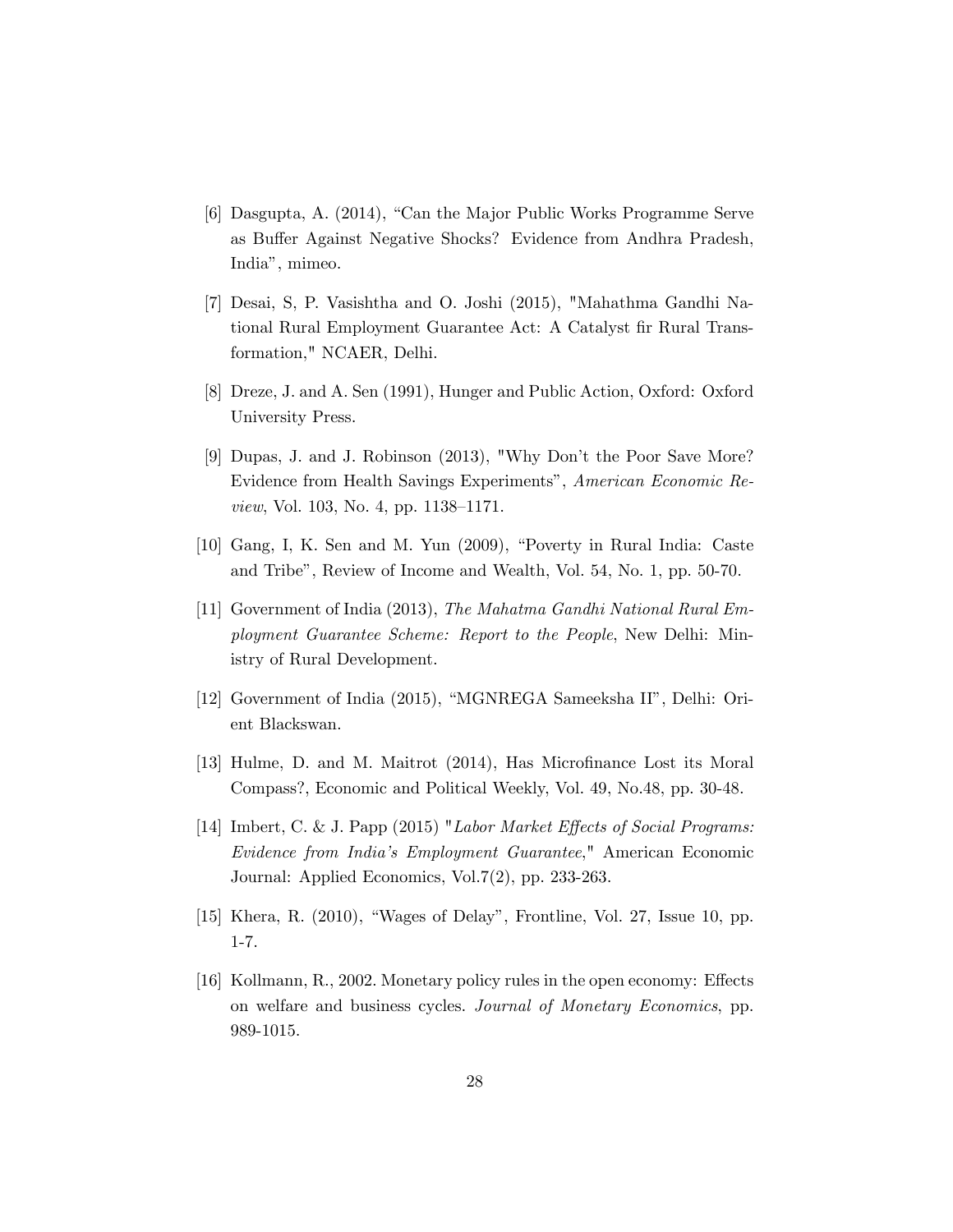- [17] Lal, R., S. Miller, , M. Lieuw-Kie-Song and D. Kostzer  $(2010)$ , "Public Works and Employment Programmes: Towards a Long-term Development Approach", UNDP Working Paper no. 66.
- [18] Lipton, M. (1996), "Success in anti-poverty", Issues in Development Discussion Paper, vol. 8. International Labour Office, Geneva.
- [19] Muralidharan, K., P. Niehaus and S. Sukhtankar (2015), "Building State Capacity: Evidence from Biometric Smartcards in Indiaî, mimeo.
- [20] Nair, T.S. and A. Tankha (2014), "Inclusive Finance India Report 2014," Oxford University Press.
- [21] Niehas, P. and S. Sukhtanker  $(2013)$ , "The marginal rate of corruption in public programs: Evidence from India", Journal of Public Economics, Vol. 104, pp. 52-64.
- [22] Ravallion, M. (1991) "Reaching the Rural Poor through Public Employment: Arguments, Evidence, and Lessons from South Asiaî, World Bank Research Observer, Vol. 6, pp. 153–76.
- $[23]$  Roy, I.  $(2015)$ , "Class politics and social protection: the implementation of India's MGNREGA", ESID working paper no. 46, available at www.esid.org.uk.
- [24] Sangwan. S.S. (2015), More Credit for Agricultural Households? NSSOís 70th Round on Indebtedness, Economic and Political Weekly, Vol. 50. No.16, pp. 23-24.
- [25] Srinivasan, N (2011): Microfinance India: State of the Sector Report 2010 (New Delhi: Sage Publishers).
- [26] Subbarao K., C. del Ninno, C. Andrews, and C. Rodriquez-Alas (2013), Public Works as a Safety Net: Design, Evidence and Implementation, Washington D.C.: The World Bank.